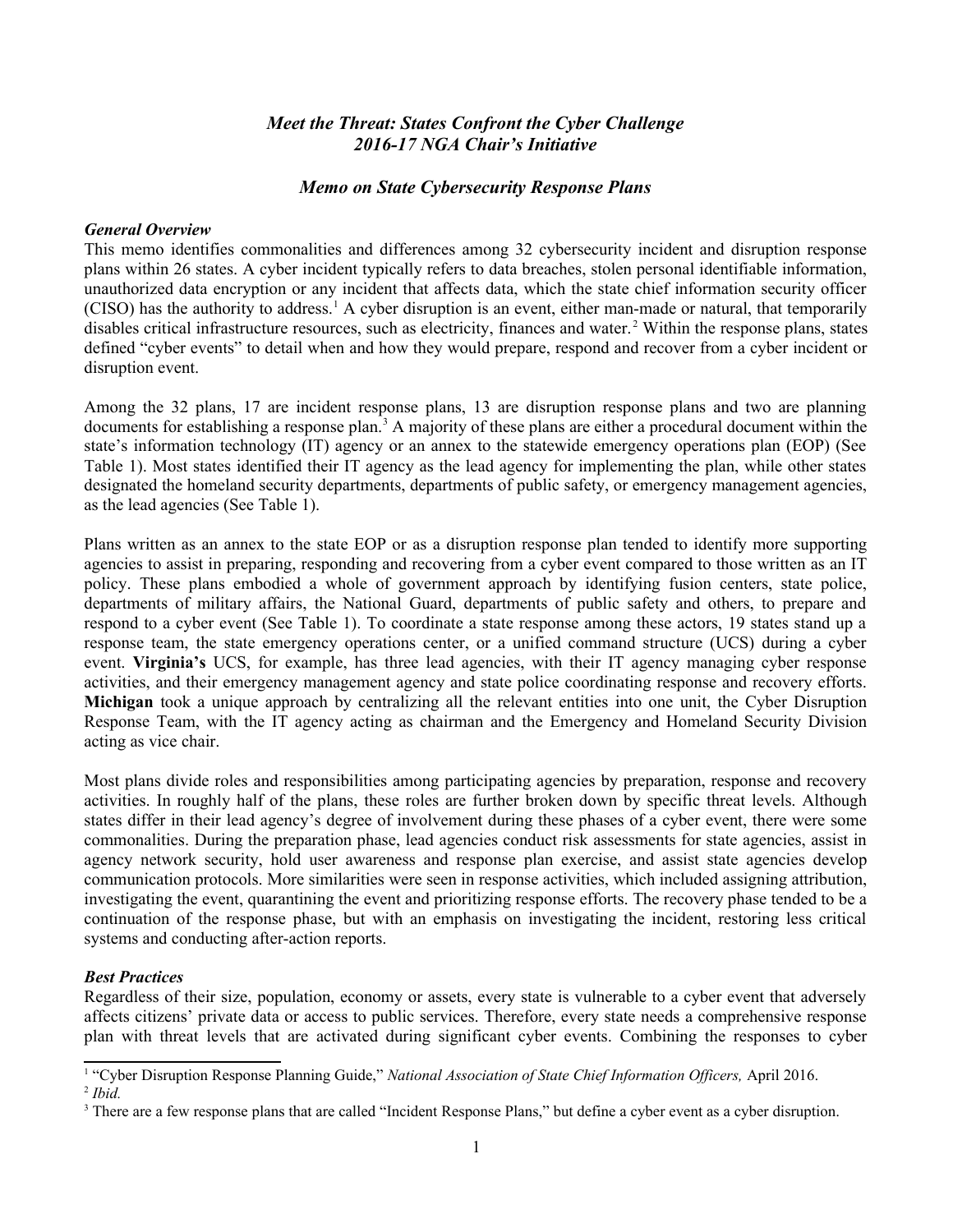incidents and disruptions will facilitate lessons learned across state agencies, reinforce relationships and institutionalize reactions to these events.

States should consider two approaches when creating a comprehensive response plan. The first option is for states to implement a response plan within their EOP, which has three benefits. The plan would call for activating specific emergency support functions (ESFs)—such as communications, emergency management and resource and logistics support—which avoids duplicating or contradicting existing plans. Moreover, state agencies are experienced at executing existing ESF responsibilities, which would assist in response efforts to a cyber event due to agencies familiarity with the ESFs. A second benefit is an activation of an EOP that activates the states emergency operations center (SEOC) or a unified command system, which then coordinates activities across all relevant parties. States should take advantage of their SEOCs experience in coordinating incidents and rely on their institutional knowledge to coordinate a response to a cyber event. Further, coordinating a response through a SEOC reinforces the necessity of a cyber event requiring a whole of government response to a cyber event. In summation, these plans recognize a cyber event's potential to transition from a technological consequence to a physical consequence and, as a result, ensures that all appropriate state agencies are ready to respond.

The second approach a state can undertake is similar to that of **Wisconsin**: create a cyber disruption strategy that identifies goals and objectives that must be met prior to implementing a plan. Wisconsin's plan identifies five core goals to create a response plan: (1) establish a cyber disruption governance authority; (2) identify organizations, roles, and processes; (3) develop risk profiles and capacities of state agencies and critical infrastructure; (4) improve communications across partners; and (5) develop and practice response and recovery operations. Every state, regardless of the approach they utilize to implement their plan, should detail these five core activities in their preparation phase. Heavily emphasizing the preparation phase of the response plan mitigates the impact of a potential cyber event and lessens the burden of the response and recovery phase.

States should consider their own needs, resources and capacities when developing response plans. However, response plans' effectiveness will be limited without a governance body or an agency that has the authority to adequately prepare the state to meet the threat. Response plans' lead bodies and agencies rely on employees who maintain good cyber hygiene to prevent intrusions, laws enabling prosecution of cyber criminals and strong relationships with critical infrastructure partners to facilitate a coordinated response to an event. Additionally, these plans' effectiveness are contingent upon the future pool of cybersecurity employees who are capable of implementing the plans. Therefore, states should contemplate creating a governance body, or increasing a relevant state agency's authority, that is responsible for implementing a response plan, and eventually expanding their scope to implement the statewide cybersecurity strategy. Centralizing statewide cybersecurity authority within a body or an agency allows that leader to tailor employee cyber hygiene programs, recommend key legislation, foster important relationships and recognize the specific workforce needs of the state. As a result, that cyber leader will have the tools in place to adequately prepare for an event, and have the human capital and relationships in place to adequately respond to a significant cyber event.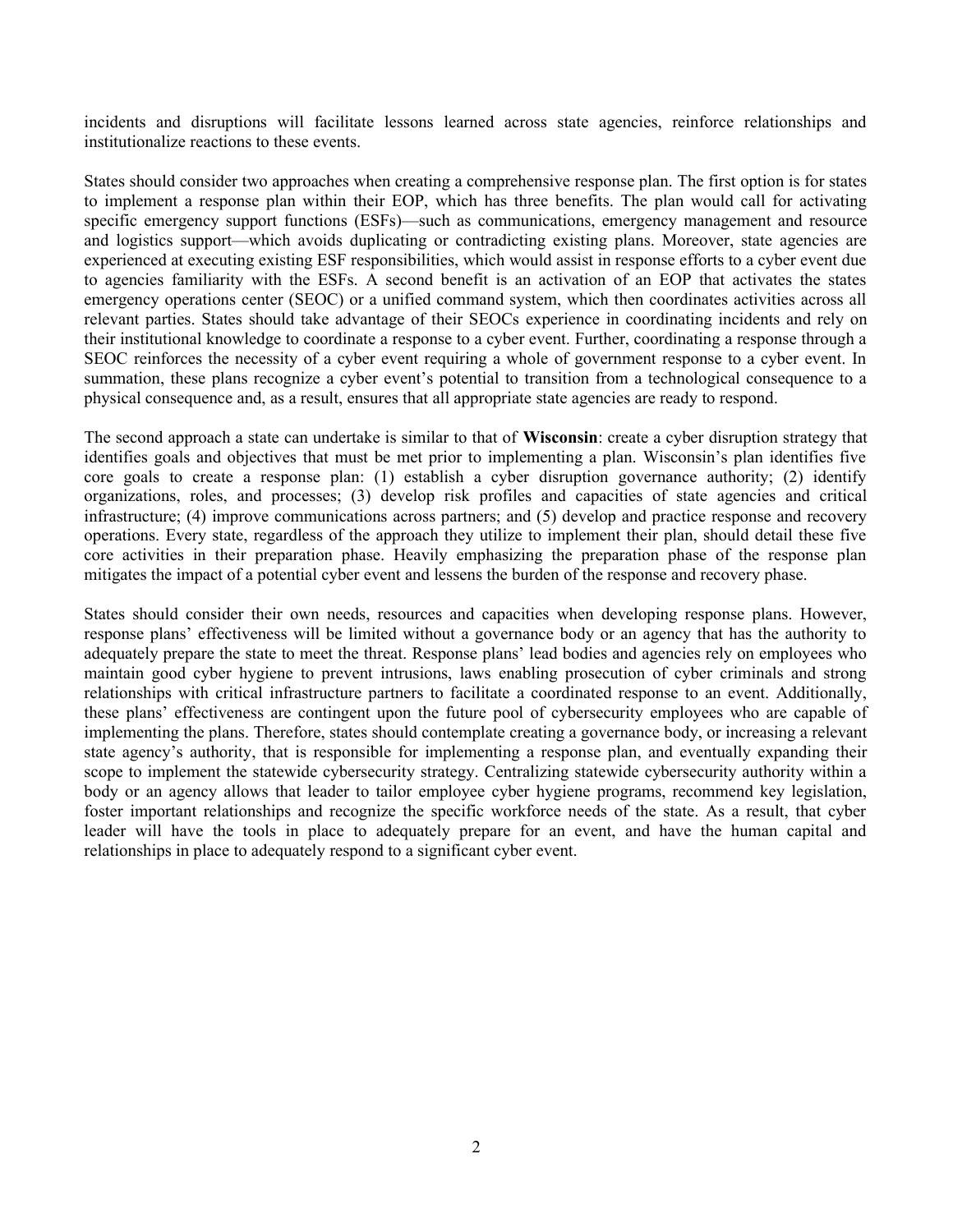| Question                     | <b>Characteristics</b>                   | Frequency      |
|------------------------------|------------------------------------------|----------------|
| What type of plan is it?     | Incident Response Plan                   | 17             |
|                              | Disruption Response Plan                 | 13             |
|                              | <b>Planning Document</b>                 | $\overline{2}$ |
| How was the plan written?    | Annex to State Emergency                 | 15             |
|                              | Operations Plan                          |                |
|                              | <b>IT Procedure</b>                      | 14             |
|                              | <b>Stand Alone</b>                       | $\overline{3}$ |
| Who is responsible for       | IT Agency                                | 20             |
| implementing the plan?       | <b>Emergency Management</b>              | 4              |
|                              | Agency                                   |                |
|                              | Homeland Security Agency                 | 4              |
|                              | Department of Public Safety              | $\overline{2}$ |
|                              | <b>Cyber Disruption Team</b>             | 1              |
|                              | <b>State Emergency Operations</b>        |                |
|                              | Center                                   |                |
| What are the supporting      | <b>Fusion Center</b>                     | 7              |
| agencies? (Agencies listed   | <b>State Police</b>                      | $\overline{7}$ |
| only include those that were | IT Agency                                | 6              |
| mentioned at least twice)    | Military Affairs                         | 6              |
|                              | <b>Emergency Management</b>              | 6              |
|                              | Agency                                   |                |
|                              | Department of Public Safety              | 6              |
|                              | National Guard                           | 5              |
|                              | Attorney General's Office                | 4              |
|                              | Governor's Office                        | 4              |
|                              | Homeland Security Agency                 | $\overline{4}$ |
|                              | Department of Administrative<br>Services | $\overline{3}$ |
|                              | <b>Higher Education</b>                  | 3              |
|                              | <b>Computer Crimes</b>                   | $\overline{2}$ |
|                              | Unit/Bureau of Investigation             |                |
|                              | Legal Counsel/Criminal                   | $\overline{2}$ |
|                              | Justice                                  |                |
|                              | <b>Public Utilities Commission</b>       | 2              |
| Does the plan activate a     | <b>Cyber Disruption</b>                  | 10             |
| unified command system?      | Team/Incident Response                   |                |
|                              | Team                                     |                |
|                              | Unified Command Structure                | 5              |
|                              | <b>State Emergency Operations</b>        | $\overline{3}$ |
|                              | Center                                   |                |
|                              | <b>Cyber Response Assessment</b>         | 1              |
|                              | Board                                    |                |
|                              | N <sub>0</sub>                           | 13             |
| Does the plan have threat    | Yes                                      | 15             |
| levels?                      | N <sub>0</sub>                           | 16             |

# *Table 1: Characteristics of State Response Plans*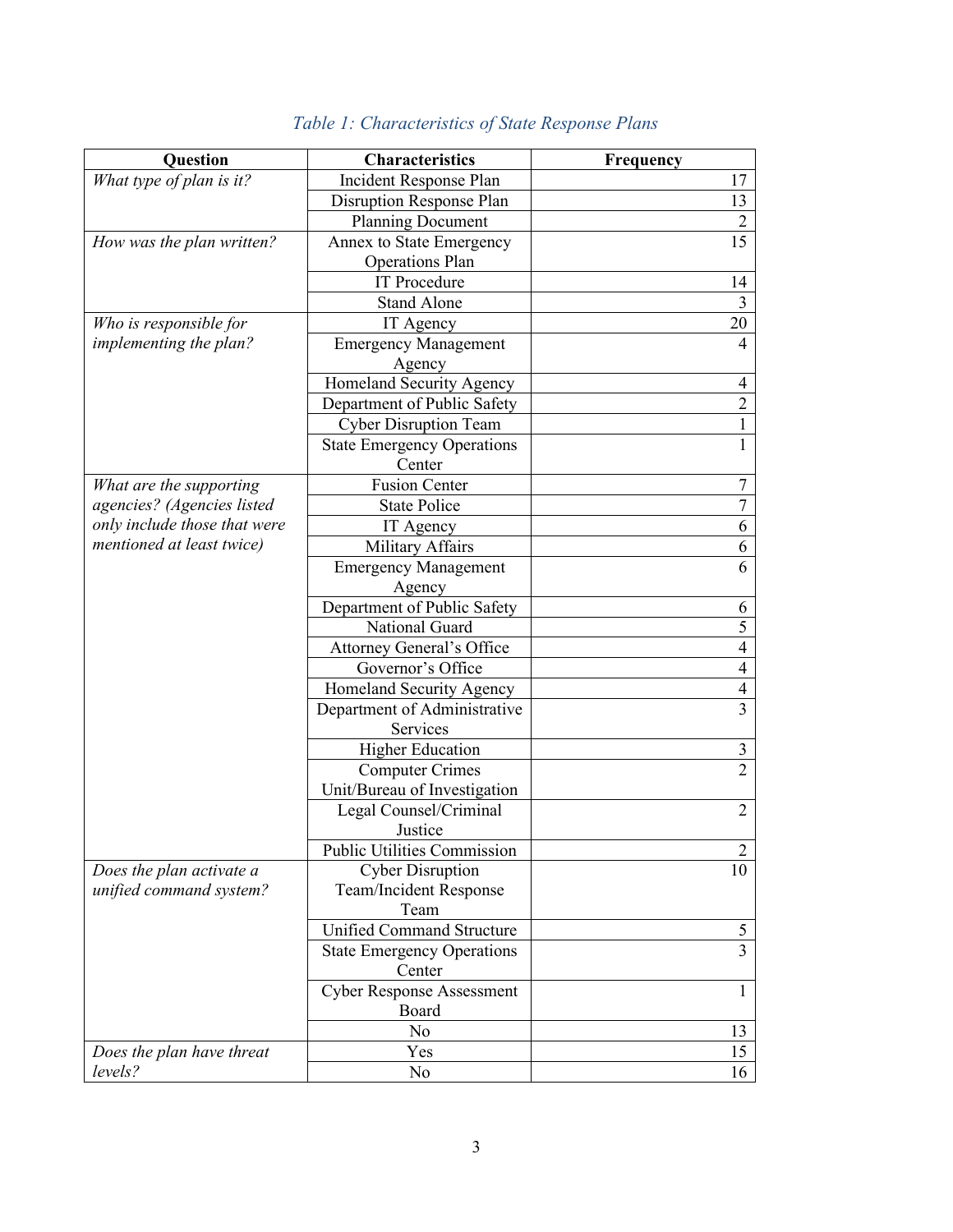#### **State Cybersecurity Response Plans**

### *[Alabama Cyber Security Incident Response](http://cybersecurity.alabama.gov/documents/Procedure_604P2_Incident_Handling.pdf) [\(DOC 2\)](http://cybersecurity.alabama.gov/documents/Policy_604_Incident_Response.pdf)*

**Established:** Created as an information technology procedure.

**Purpose**: The incident response ensures the state is prepared to respond to cyber security incidents, to protect state systems and data and prevent disruption of government services by providing the required controls for incident handling, reporting and monitoring, as well as incident response training, testing and assistance.

**Lead Agency and Responsibilities:** The information services division (ISD) provides incident response support resources that offer advice and assistance with handling and reporting of security incidents for users of ISD information systems. Additionally, ISD creates a cyber security incident response team (CSIRT) to ensure appropriate responses to cyber security incidents.

**Incident Precursors and Responses:** Identifies eight types of incident precursors and details responses to those precursors.

**Incident Response Protocol:** The response protocol includes preparation activities; detection and analysis activities; containment, eradication and recovery activities; and post-incident recovery activities.

- *Preparation*: Conduct risk assessments; harden host security; strengthen network security and malware prevention; and improve user awareness and training;
- *Detection and Analysis*: Determine whether an incident occurred; analyze the precursors and indicators; conduct research; document for investigative purposes; prioritize the incident response based on functional impact, information impact, and recoverability effort; and notify appropriate internal and external personnel;
- *Containment, Eradication, and Recovery*: Contain the incident; eradicate the incident by removing malware and mitigating all vulnerabilities that were exploited; and recover from the incident by returning affected systems to an operational state and confirming that affected systems are operating normally; and
- *Post-Incident Recovery*: Create a follow-up report and hold a lessons learned meeting.

*[Arizona Incident Response Planning 2015](https://aset.az.gov/sites/default/files/STATEWIDE%20POLICY%20P8240%20Incident%20Response%20Planning.pdf)*

**Established:** Created as a statewide policy.

**Purpose:** The incident response increases the ability of the budget unit (BU) to rapidly detect incidents, minimize any loss due to destruction, mitigate the weaknesses that were exploited and restore computing services.

Lead Agency: State chief information officer.

**Supporting Agencies/Actors:** CISO, state chief privacy officer; BU director; BU CIO; BU information security officer (ISO); BU privacy officer; supervisors of state employees and contractors.

#### **Incident Response Protocol**

*Preparation:*

- Incident Response Training: The BU shall provide incident response training to state information system users consistent with assigned roles and responsibilities before authorizing access to the state information system or performing assigned duties;
- Incident Response Testing: The BU shall test the incident response capability for the state information system annually using checklists, walk-through, tabletop exercises, simulations or comprehensive exercises to determine the incident response effectiveness and document the results;
- Incident Handling: The BU shall implement an incident handling capability for security incidents that includes: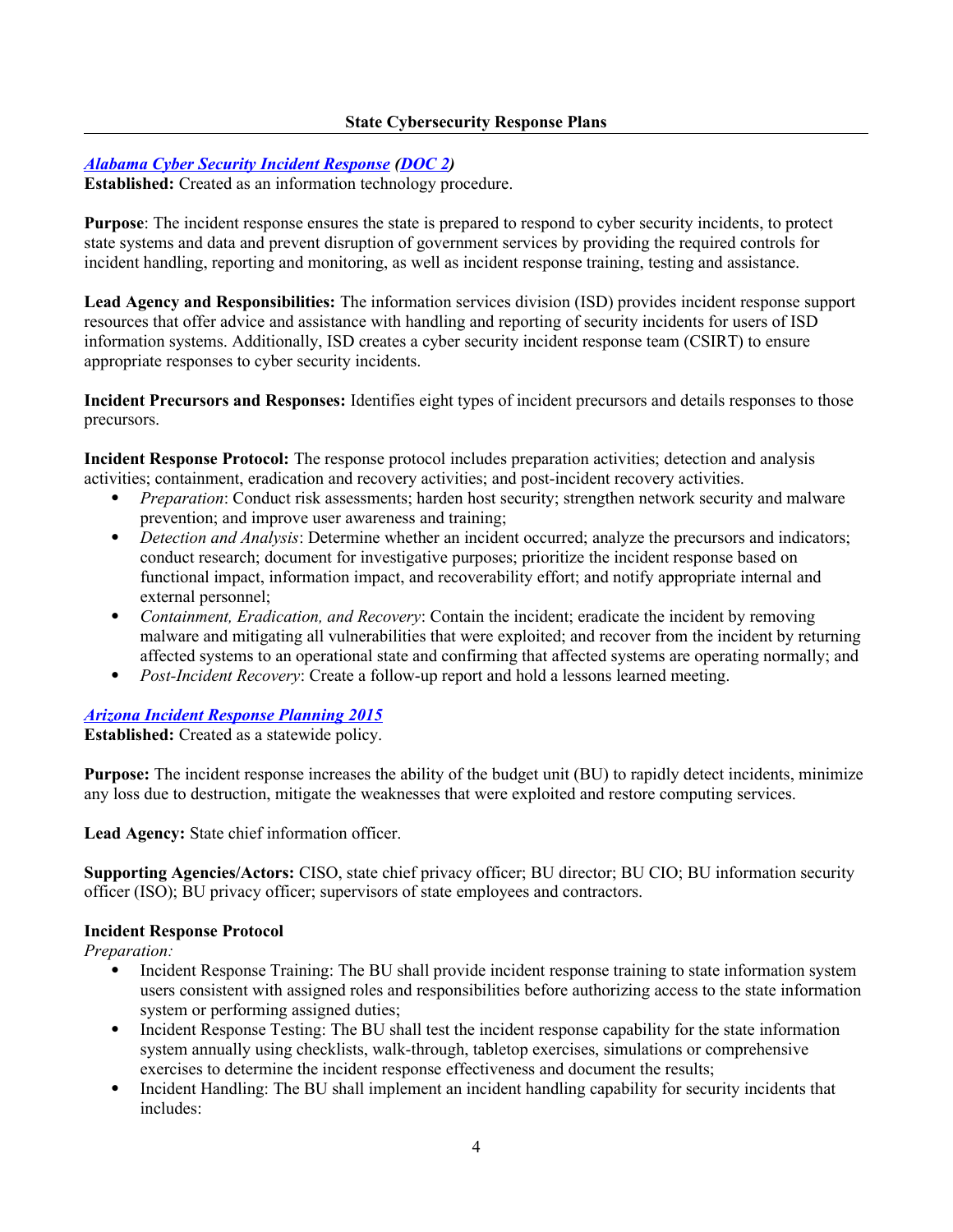- o Preparation, detection and analysis, containment, eradication and recovery
- o Incident handling activities with contingency planning activities
- o Incident response procedures, training and testing/exercises covering lessons learned from ongoing incident handling activities
- o Industry developments
- o Implementation of industry development changes where applicable;
- Automated Incident Handling Processes: The BU shall employ automated mechanisms to support the incident handling process;
- Assign Incident Handling Role: The BU shall assign to an individual or team the information security management responsibility of implementing an incident response plan and to be prepared to respond immediately to a system breach;
- Develop an incident response plan;
- Develop an automated support for availability of information; and
- Develop a privacy incident response plan.

### *Response:*

- Incident Reporting: The BU shall require personnel to report Suspected security incidents to the organizational incident response capability within one hour of knowledge of suspected incident; and
- Automated Incident Reporting: The BU shall employ automated mechanisms to assist in the reporting of security incidents.

### **[Arizona Cyber Incident Annex to EOP](https://dema.az.gov/sites/default/files/EM-PLN_State%20Emergency%20Response%20and%20Recovery%20Plan-Basic%20Plan%20SERRP2012Final_1.pdf) (2013)**

**Established:** Cyber incident annex to state EOP.

**Purpose:** The cyber incident annex discusses policies, organization, actions and responsibilities for a coordinated, multidisciplinary, broad based approach to prepare for, respond to and recover from cyber-related incidents of statewide and/or national significance impacting critical state processes and economy.

**Primary Agencies and Responsibilities:** Department of homeland security and IT agency. The annex coordinators are the department of emergency and military affairs and the division of emergency management. Responsibilities include: serving as a computer support agency and security consultant; identifying performance measures for the operation of secure information systems; developing and implementing a statewide plan for IT; and ensuring state security architecture tech meets industry standards.

**Supporting State Agencies:** Department of administration, department of public safety, department of emergency and military affairs, division of emergency management, attorney general's office, computer crime unit, office of the governor and state universities. Responsibilities are on p. 621.

#### **Threat Levels (Actions not included in this memo)**:

- *Green:* Probing of the network and servers is minimal and low risk viruses are contained thus not interfering with daily operations;
- *Blue:* Increased hacking and virus activity is detected. Potential malicious cyber activities and exploits may be identified but pose no significant impact on network and business functions;
- *Yellow:* Increased hacking, viruses and malicious activity are detected and pose the potential to compromise or diminish systems. Vulnerabilities are being exploited with moderate level damage or disruption;
- *Orange:* Indications of core critical infrastructure intrusions and malicious cyber activity are detected. Hacking, viruses and other significant malicious activity intrusions result in service outages, system compromises and critical infrastructure system failures; and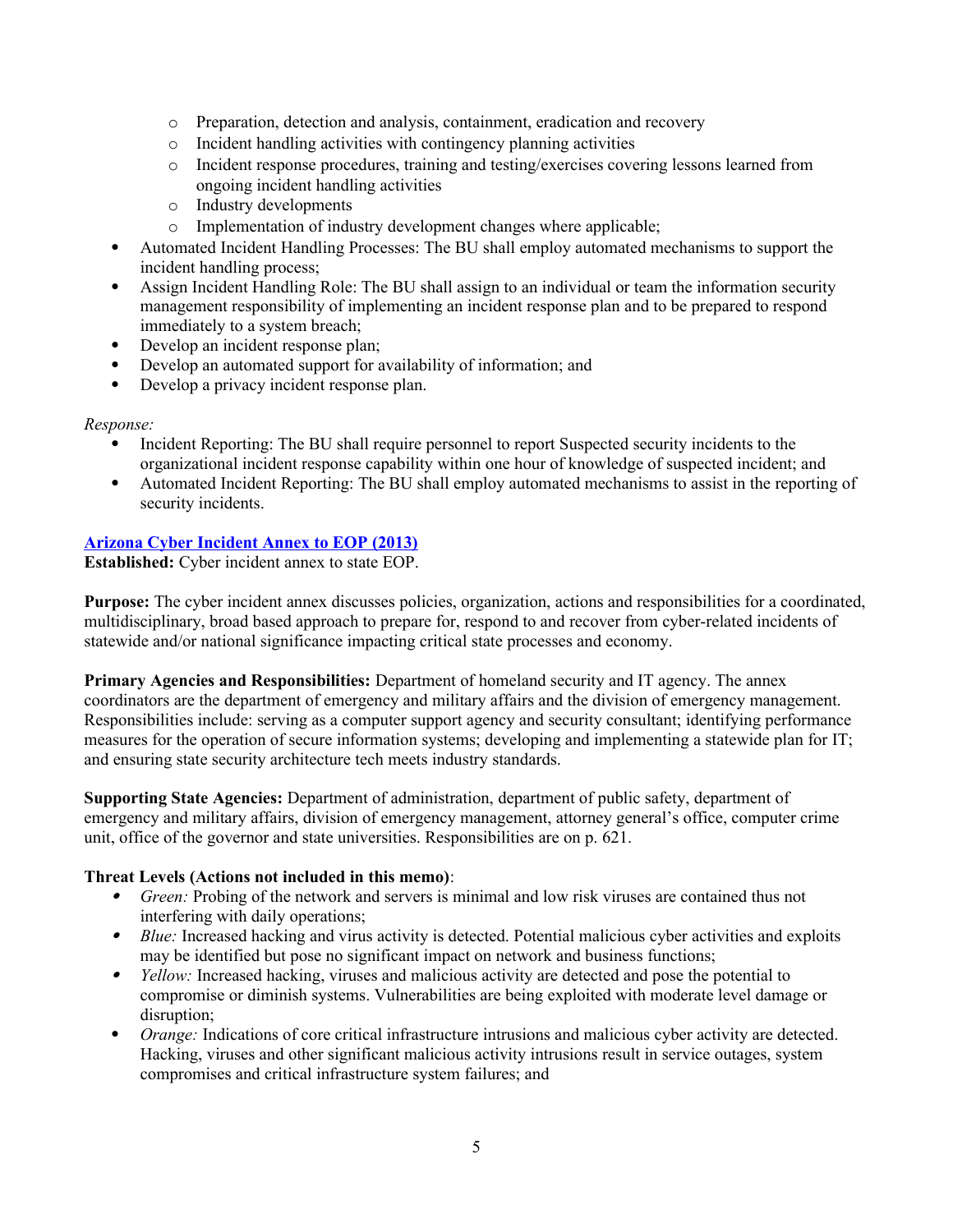*Red:* Widespread outages and/or significant destructive compromises to critical infrastructure debilitate systems.

#### **Incident Response Protocol:**

- ADEM determines the level of the incident and makes the recommendation to declare a state of emergency to the governor;
- Annex is activated;
- State will use its standard ESF program to meet any of the requirements generated by incident(s) of this nature and will support local and tribal jurisdictions in meeting the same priorities; and
- During recovery, ADEM may maintain activation of the SEOC to continue support operations and coordination of state/federal agencies response assets and resources.

#### *[Arkansas Cyber Incident Support Annex](http://www.adem.arkansas.gov/aem/wp-content/uploads/2015/01/2014-ARCEMP-Final.pdf) (2015)*

**Established:** Created as an annex to the state emergency operations plan and based on NIMS.

**Purpose***:* The cyber incident support annex discusses policies, organizations, actions and responsibilities for a coordinated approach to prepare for, respond to and recover from cyber related incidents impacting critical state government and educational processes.

**Lead Agency and Responsibilities:** The department of information systems (DIS) provides threat indications and warnings; provides training to agencies on conducting exercises; reports cyber incidents; maintains information sharing practices; analyzes cyber-attacks; assists law enforcement with cyber related investigations; attribute attack sources; and removes known sources of attacks.

**Supporting Agencies and Responsibilities:** The office of the governor ensures that critical government services remain available and keeps citizens aware of recovery efforts. The department of emergency management works with DIS to lead table top cybersecurity exercises and activates the emergency operations center to coordinate response and recovery efforts.

# *Colorado Cyber Incident Annex (Not Publicly Available)*

#### *[Idaho Cybersecurity Annex \(2015\)](https://ioem.idaho.gov/Pages/Plans/Documents/2015%20IDEOP.pdf)*

**Established:** An incident annex to the state's EOP.

**Purpose:** Provides guidance for a coordinated response by state, county, and federal agencies to significant events affecting the confidentiality, integrity, or availability of information technologies.

**Lead Agency and Responsibilities:** The department of administration, as the agency responsible for implementation of the cyber annex, will coordinate efforts with the IDEOC. They both may assign lead coordinating responsibilities to the appropriate agencies based on the impact of a cybersecurity incident. Responsibilities include:

- Coordinating and/or initiating alert/notification procedures and state response to requests for assistance from agencies;
- Maintaining situational awareness;
- Maintaining communications with federal agencies, governor's office and other state agencies;
- Ensure coordinated production of technical data;
- Provide technical liaison to the affected agency; and<br>• Support the flow of information
- Support the flow of information.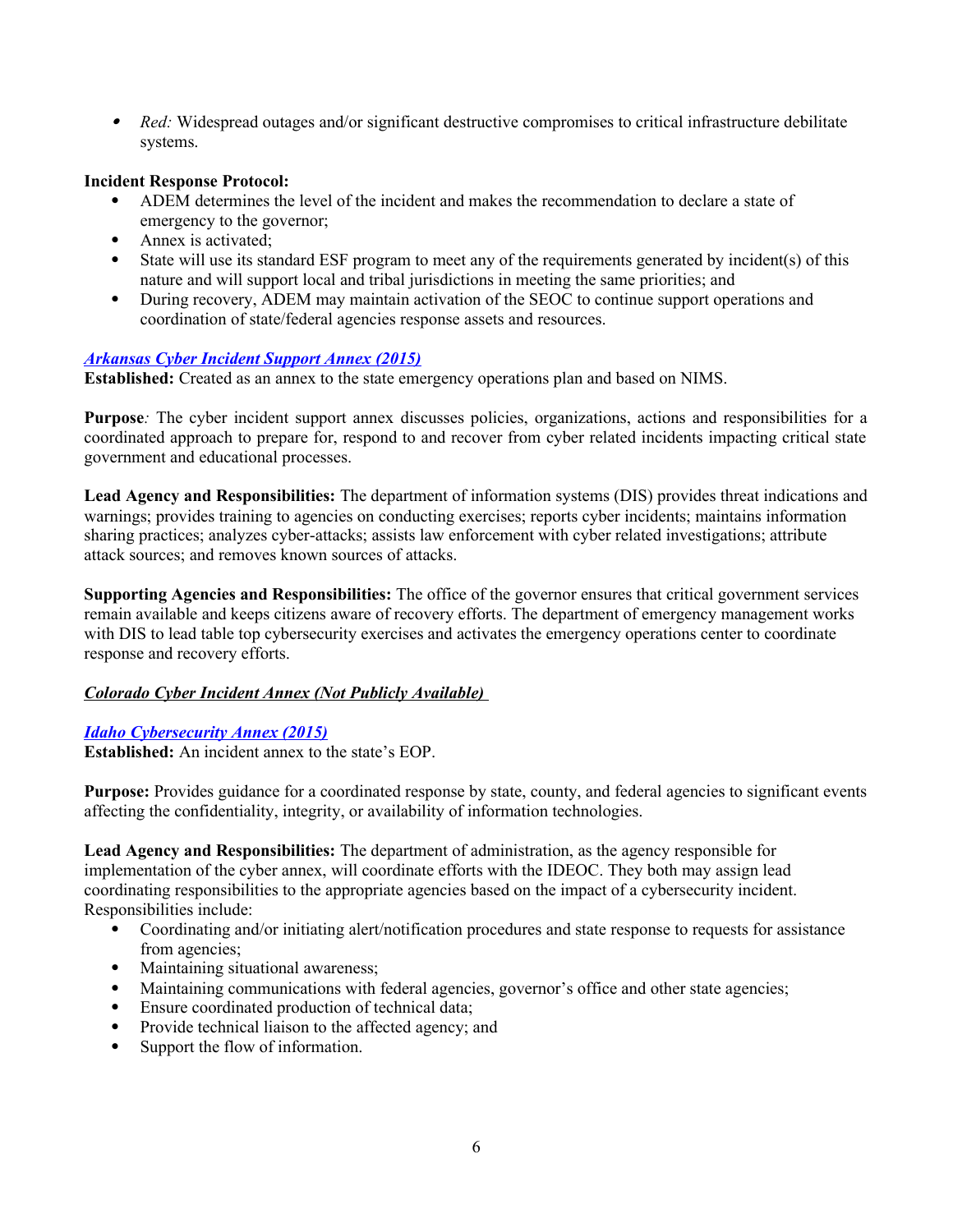**Supporting State Agencies:** Military division, bureau of homeland security, department of health and welfare, transportation department, tax commission, state controller's office, department of labor, state fusion center and state police. Responsibilities of these agencies are on p. 442 of the plan.

# **Threat Levels**:

- *Low*: Malware events against state resources;
- *Guarded*: Website defacements, minor impact to state resources;
- *Elevated:* Impacting sensitive resources, web site compromise, impact to the confidentiality or integrity of sensitive information;
- *High*: Event impacting multiple agencies, risk to confidentiality that could pose a major impact to the state or individuals, impact to core infrastructure; and
- *Severe*: Impacting life safety, could affect power, ability of agencies to continue operations.

# *[Kansas Incident Response](http://oits.ks.gov/info-security/incident-response)*

**Established:** Created as an information security policy.

**Purpose:** The incident response maintains availability, integrity and confidentiality and to document, authorize and establish continuing incident handling management standard disciplines and processes across the enterprise.

**Incident Definition**: A violation or imminent threat of violation of computer security policies, acceptable use or standard computer security practices. It is also any adverse event whereby some aspect of a computer system is compromised, such as loss of data confidentiality, disruption of data integrity, disruption or denial of service.

### **Incident Response Protocol:**

*Preparation:*

 Each agency should appoint an official security point of contact (POC) and a secondary POC to act as a liaison with the state chief information security officer. When the security officer discovers a security incident occurring in an agency, he or she will report the incident to the agency POCs.

*Response:*

- Types of announcements include: "heads-up," alerts, advisories, for your information and guidelines;
- Upon learning of or suspecting a cyber incident, agencies are required to report information to the information security office; and
- See Figure 1 below for workflow model.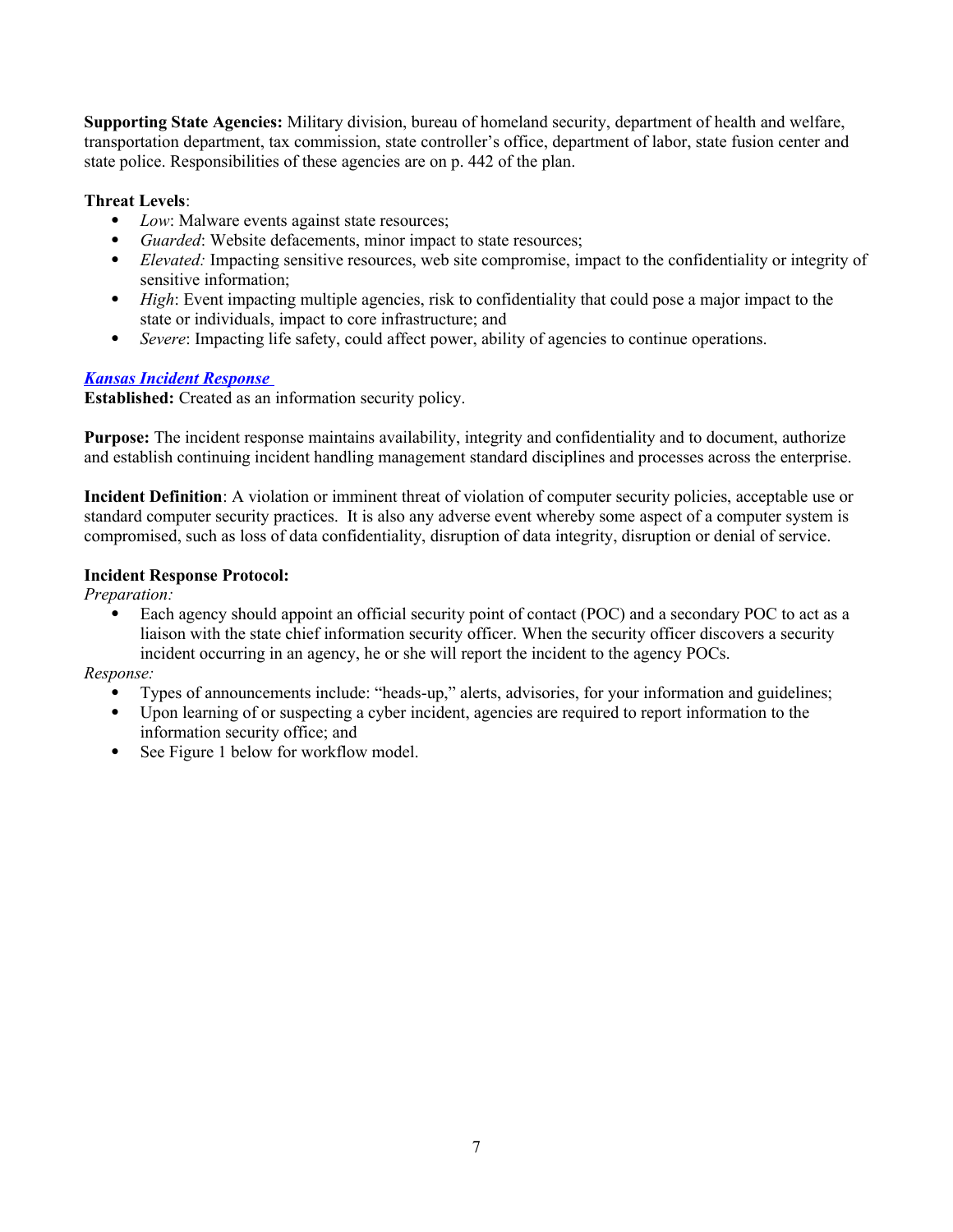#### *Figure 1: Kansas' Workflow Model*

#### **Workflow**

#### Intrusion Detection Workflow Model



#### *[Kentucky Incident Response Plan \(2015\)](http://technology.ky.gov/policy/Pages/CIO-090.aspx)*

**Established:** Within the office of technology as a policy, created in 2013 and revised in 2015.

**Purpose:** The incident response plan identifies the necessity and procedures for agencies and COT to identify and notify appropriate personnel when a security incident occurs.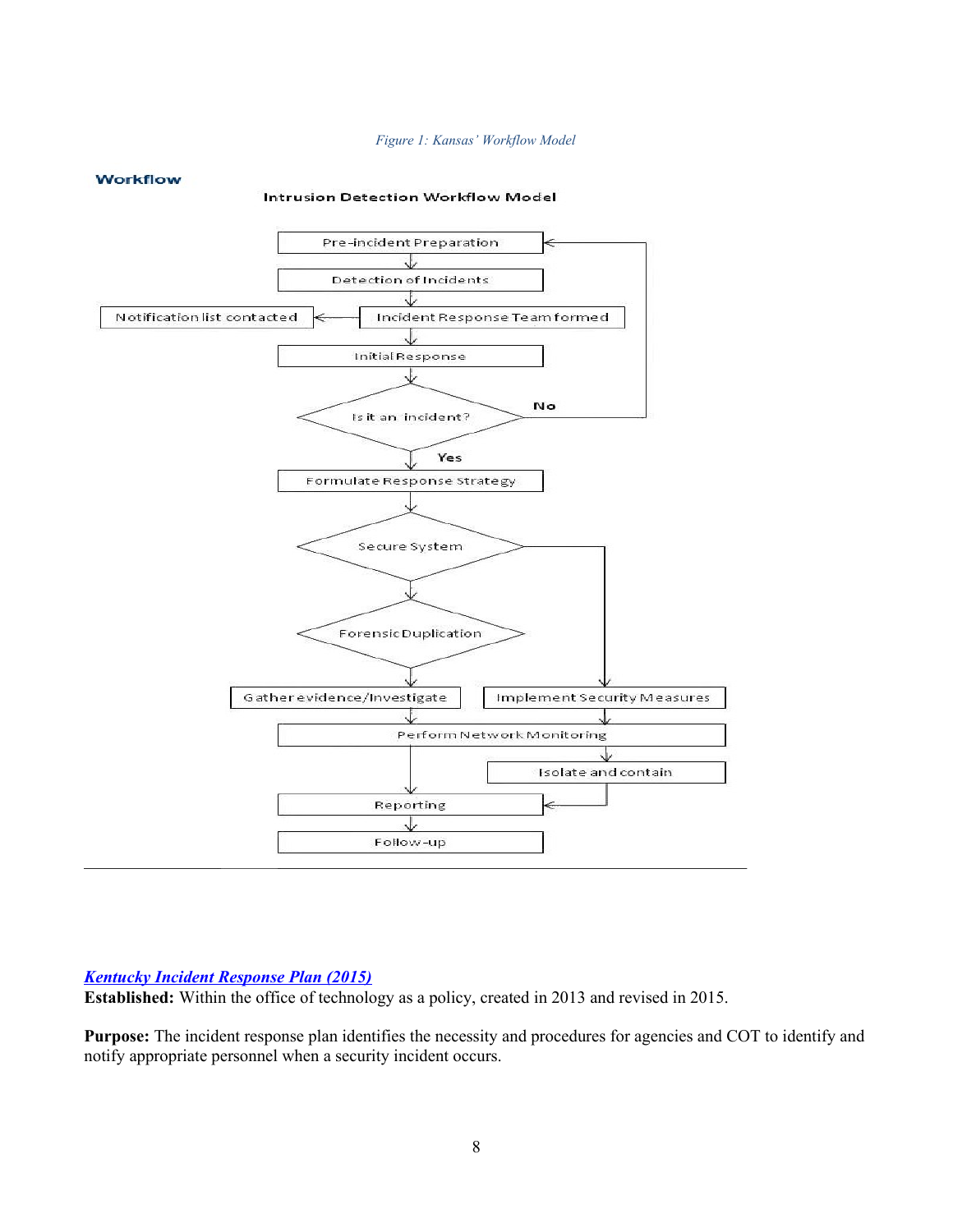**Definition of Cyber Incident:** An information security incident, as defined in national institute of standards and technology (NIST) special publication 800-61, is a violation or imminent threat of violation of computer security policies, acceptable use policies or standard security practices. An incident response capability is necessary for rapidly detecting incidents, minimizing loss and destruction, mitigating the exploited weaknesses and restoring computing services.

Primary Agency: Office of the CISO.

#### **Incident Response Protocol**

- When agencies identify a potential security incident, they are required to contact the commonwealth service desk to report the incident:
- The office of the CISO will review all incidents and, on a case-by-case basis, determine whether to become actively involved depending on the actual or potential expansion of the incident to other assets or agencies; and
- Five phases of security incident handling:
	- o Notification, Assessment, and Initial Response
	- o Evidence Gathering
	- o Remediation
	- o Incident Assessment and Reporting
	- o Post-incident Activities, to include Lessons Learned.

#### *[Louisiana Incident Response Plan](http://www.doa.la.gov/OTS/InformationSecurity/ISP-IncidentResponsePlan-v.1.0-Clean.pdf)*

**Establish:** An appendix to the state's information security policy.

**Purpose:** The incident response plan clearly outlines the required actions and procedures required for the identification, response, remediation and follow-up to incidents, with the intent of responding appropriately and in a timely manner to all security events and incidents.

**Definition of Incident:** The CISO or designee within the information security team (IST) will determine if the security event justifies a formal incident response.

**Primary Agency:** The CISO and incident response team (IRT) will begin the formal incident management process starting with assigning an appropriate classification level to the incident.

**Supporting Personnel:** The following make up the IRT: the CIO; CISO; additional IT personnel; subject matter experts in legal and compliance, public communications, HR and information security; an agency relations manager that is appointed by the office of technology services for each state agency; and others.

**Threat Levels:** The CISO or designee within the information security team (IST) will determine if the security event justifies a formal incident response. Classifications are determined by evaluating the likelihood and potential impact of an incident. There are four levels:

- . *Low:* One instance of potentially unfriendly activity (e.g., port scan, malware detection, unexpected performance peak, observation of potentially malicious user activity, theft of a device, etc.).
- *Medium:* One instance of a clear attempt to obtain unauthorized information or access or a repeated or persistent low incident. Incidents classified as medium risk may also include the incidental internal exposure of one employee record. Medium incidents may also include vulnerabilities with a rare rate of occurrence on critical systems.
- $\bullet$ *High: Serious attempt or actual interruption in availability, or negative impact to confidently or integrity,* or data breach or a repeated or persistent Medium Incident. Incidents with a high criticality may include systems with low to moderate criticalities which are affected by vulnerabilities likely to be exploited.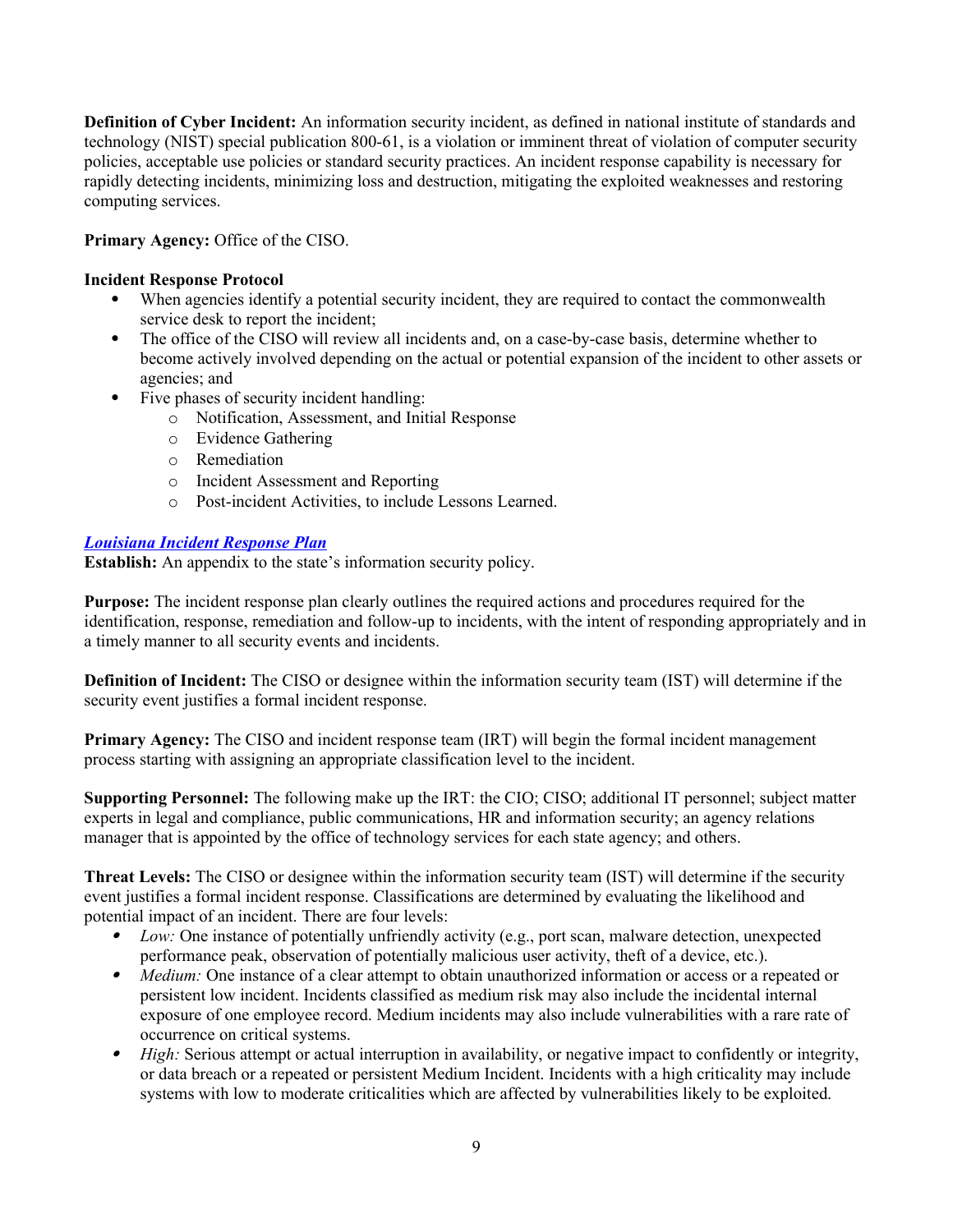*Emergency:* Incidents that involve the potential breach of restricted or confidential data. Incidents with an emergency criticality are likely to be assets with high criticality to business functionality which are affected by threats which are almost certain to occur.

**Incident Response Protocol:** Each personnel and group is assigned roles and responsibilities. Below is general overview of the incident response:

- *Communications:*
	- **o** Internal Notifications
	- **o** External Notifications
	- **o** Breach Notifications
- *Investigation and Evidence Collection*
- *Containment:*
	- **o** Short-Term
	- **o** Long-Term
	- *Root Cause Analysis*
- *Eradication*
- *Recovery and Remediation*
- *Lessons Learned*
- *Continuous Evaluation:*
	- **o** Training: All state employees, contractors, consultants, temporary employees, and other staff members, receive security awareness training upon hire and annually thereafter that includes their responsibilities in notifying the CISO, or designee when they become aware or observe a security event; and
	- *o* Testing: The incident response plan must be organized by the CISO to be tested at least every 12 months' basis without prior notification.

#### *[Maine Major Incident Procedure 2014](http://www.maine.gov/oit/policies/MajorIncidentProcedure.htm)*

**Establish:** A procedure document within the office of information technology (OIT).

**Purpose:** The major incident procedure utilizes a pre-defined procedure, agencies and OIT to collectively ensure the best possible response to major incidents and applies to executive branch agencies and other state government branch applications hosted by OIT.

**Definition of a Major Incident:** Event judged to have a significant impact on governmental information operations.

**Primary Agency:** CIO owns, executes and enforces this procedure, communicates to commissioners, determines and declares a disaster.

#### **Supporting Agencies and Responsibilities:**

- Chief technology officer (CTO), associate CIO applications, TBC director or their designees determines and declares a major incident;
- Communications coordinator coordinates all internal and external major incident communication. Works closely with the TBCs to keep all parties informed. Provides accurate and timely updates to the customer support status (CSS) page;
- Duty manager facilitates initial remediation for any incidents and IT outages during off-business hours and reports potential major incidents to the CTO, associate CIO applications, or TBC director;
- Enterprise security officer serves as incident response team leader for cybersecurity incidents. Has the authority to declare a major incident for any imminent cybersecurity threat;
- Incident response team responds to a major incident;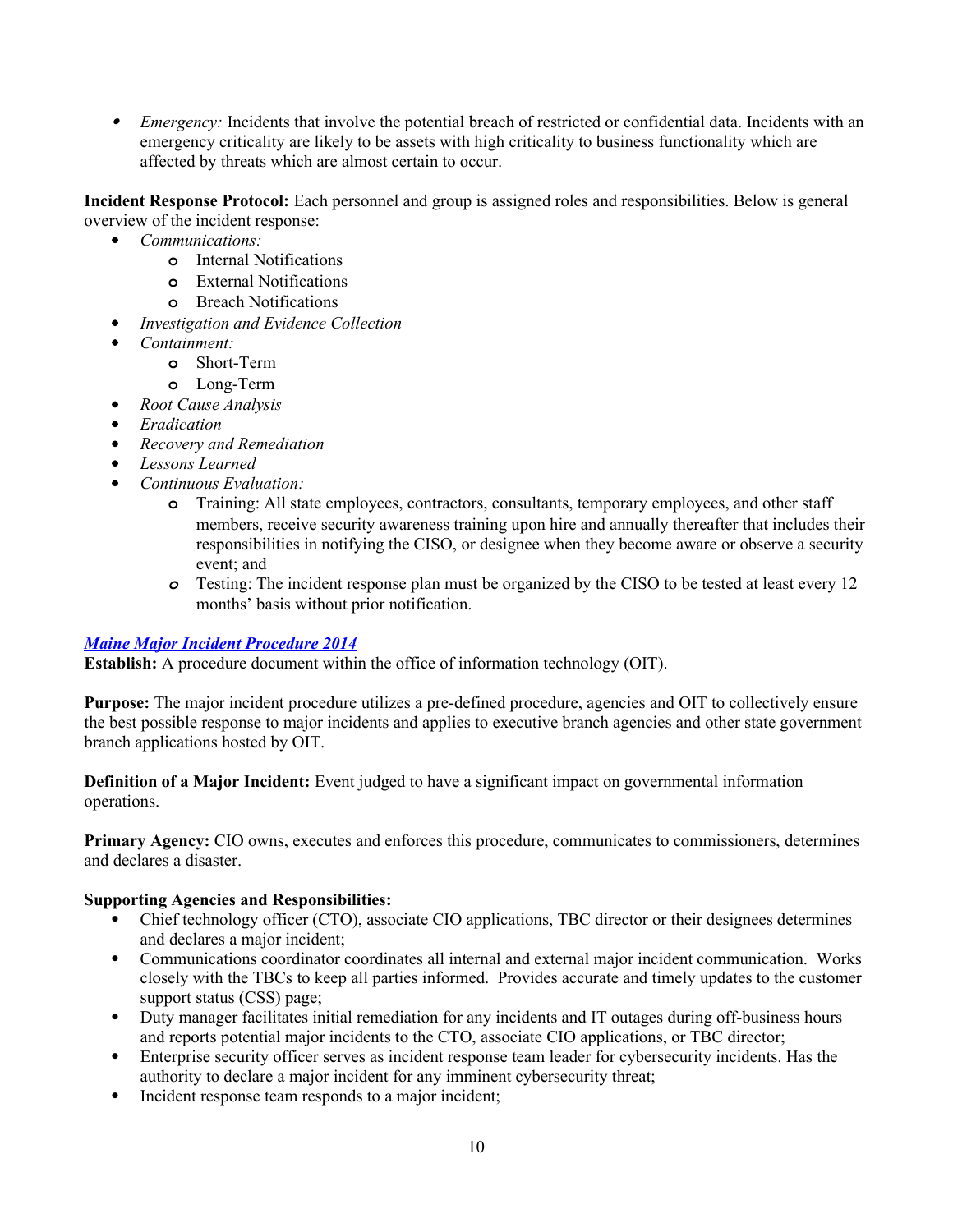- Incident response team leader owns, manages, and leads major incident response. forms and manages the incident response team, serves as, or designates, the communications coordinator; and
- Technology business consultants (TBCs) communicates or acts as a liaison to key agency personnel during the major incident. Disseminates official communication received from the communications coordinator.

# **Incident Response Protocol:**

#### *Awareness and Initiation*

- Any OIT employee that becomes aware of a potential major incident immediately notifies their management. If the manager/director does not have the authority to determine and declare a major incident, they report the potential major incident to the CTO, associate CIO applications, or TBC director;
- The CTO, associate CIO applications, TBC director or their designee determines if it is a major incident. If so, they designate the incident response team leader and initiate major incident response. if not, they assure the initial reporter that it is a routine matter and routine response or remediation is undertaken;
- The CTO, associate CIO applications, or TBC director informs the CIO of any major incident they believe may have reached disaster level;
- If the CIO determines the major incident has indeed reached a disaster level, disaster recovery response is initiated in accordance with pertinent OIT business continuity/disaster recovery plans; and
- The enterprise security officer has the authority to declare a major incident, and initiate the major incident response for any cybersecurity incident

#### *Response*

- The incident response team leader (IRTL) forms the incident response team and identifies the communications coordinator. The IRTL must also consider whether the OIT emergency operations center should be activated to help facilitate remediation;
- IRTL consults with the incident response team to confirm the remediation strategy, including recovery time objectives (RTO) and recovery point objectives (RPO);
- IRT initiates remediation steps, including any required coordination with other OIT resources, vendors, suppliers, partners, etc.;
- The communications coordinator communicates with TBCs and other OIT personnel as required to facilitate information flow and official message content; and
- The communications coordinator updates OIT customer support. OIT customer support posts updates to the CSS page. This is minimally once per hour until remediation.

#### *Diagnosis and Remediation*

- IRT diagnoses the cause and estimates remediation time;
- IRT continuously updates the communications coordinator;
- IRTL ensures that a service ticket is created for the major incident; and
- IRT performs required remediation.

# *Post-Remediation*

- IRT documents the service ticket(s), ensures service tickets are created for any follow-up activities, and that all service tickets are linked;
- Upon resolution, the IRTL creates a preliminary report (approved by the CIO prior to distribution), which is distributed to impacted customers (by the TBCs) within two business days; and
- IRTL creates an OIT major incident report (approved by the CIO prior to distribution), which is distributed to all concerned parties (by the TBCs) within five business days of resolution. The report includes full details of the incident and root cause analysis.

# *[Massachusetts Enterprise Security Incident Response Policy \(2014\)](http://www.mass.gov/anf/research-and-tech/cyber-security/security-for-state-employees/security-policies-and-standards/ent-it-sec-inc-resp-pol.html)*

**Established:** Policy within the department of administration and finance.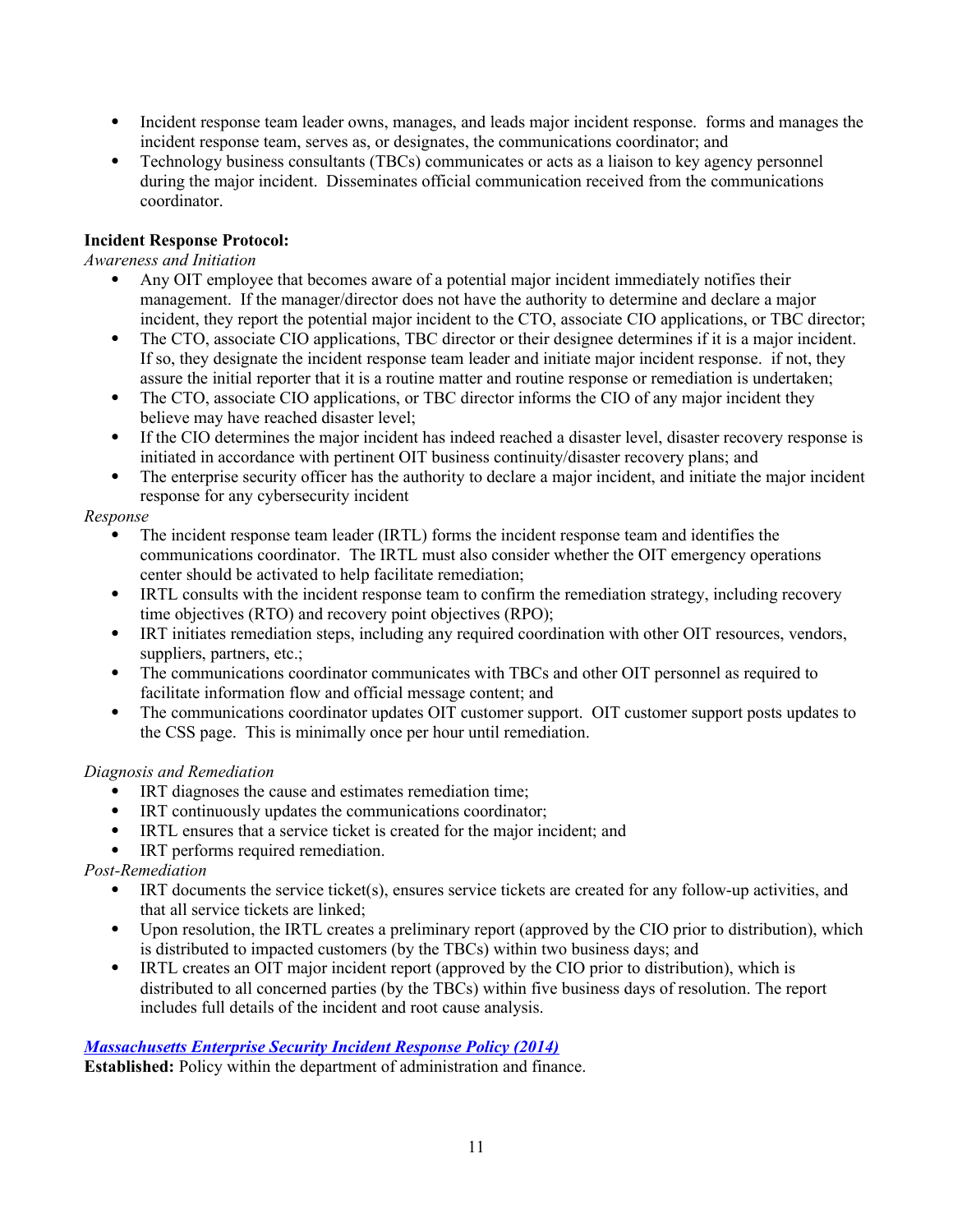**Purpose:** The incident response policy articulates the requirements for responding to security incidents and attack intrusions.

**Definition of Cyber Incident**: Security incidents include cyber stalking, child pornography, unauthorized disclosure of IT systems and data, web page defacement, disclosure of passwords, harassment and threats conducted via email, DDOS attacks casing system crashes, and changes to hardware and software.

**Policy Application:** All secretariats and their respective agencies and entities governed by the overarching enterprise information security policy must adhere to the requirements of this supporting policy.

**Agencies that enforce the plan:** Assistant secretary for IT, secretariat CIO and agency head, agency ISO, enterprise security board, and information technology division,

#### **Agencies Responsibilities:**

- Report security incidents affecting executive department agencies;
- Contact the governor's chief legal counsel about security incidents that may constitute criminal conduct;
- Notify the information technology division;
- Designate IT personnel who have the authority to make the immediate technical and managerial decisions; and
- Proactively establish authorization procedures for expenditures associated with incident remediation that do not unreasonably impede IT staff from addressing a situation.

### *[Michigan Cyber Disruption Response Plan \(2015\)](http://www.michigan.gov/documents/cybersecurity/120815_Michigan_Cyber_Disruption_Response_Plan_Online_VersionA_507848_7.pdf)*

**Establish:** Part of Gov. Rick Snyder's Cyber Initiative, which was launched in 2011.

**Purpose:** The cyber disruption response plan (CDRP) provides emergency management, IT, and other potential stakeholders, within Michigan, a management framework to coordinate preparedness, response, and recovery activities related to a large-scale or long-duration cyber disruption. The CDRP also consists of a communication annex, a cyber response plan template for critical infrastructure, a training and exercise annex, and a risk management framework annex.

**Lead Agency:** The cyber disruption response team (CDRT) is the coordinating structure for cyber disruption incidents. CDRT's leadership is composed of representatives from the department of technology, management and budget (DTMB) and the state police. The chief security officer (CSO) acts as the CDRT chairman and the deputy director of emergency management and homeland security division (EMHSD) serves as the vice chairman. The CDRT internal structure follows NIMS/ICS principles.

**Supporting Agencies:** CDRT's core group contains state members from DTMB (this includes the Michigan information sharing and analysis center), EMHSD, Michigan Cyber Command, intelligence operations center, National Guard, private sector entities and others as determined necessary. Regional and national contacts are within CDRT as well.

**Threat Levels**: Michigan has a cybersecurity threat matrix that details five threat levels. For each threat level, CDRP details the level definition, threat escalation/de-escalation criteria, potential impact, communication procedures and agencies' responsibilities.

**Incident Response Protocol**: The CDRT is responsible for the following three phases and activities:

 *Preparation*: Identify threats and vulnerabilities to IT networks; identify mitigations for threats and vulnerabilities; develop communication means; develop plans to address specific disruptions; and train and exercise this plan.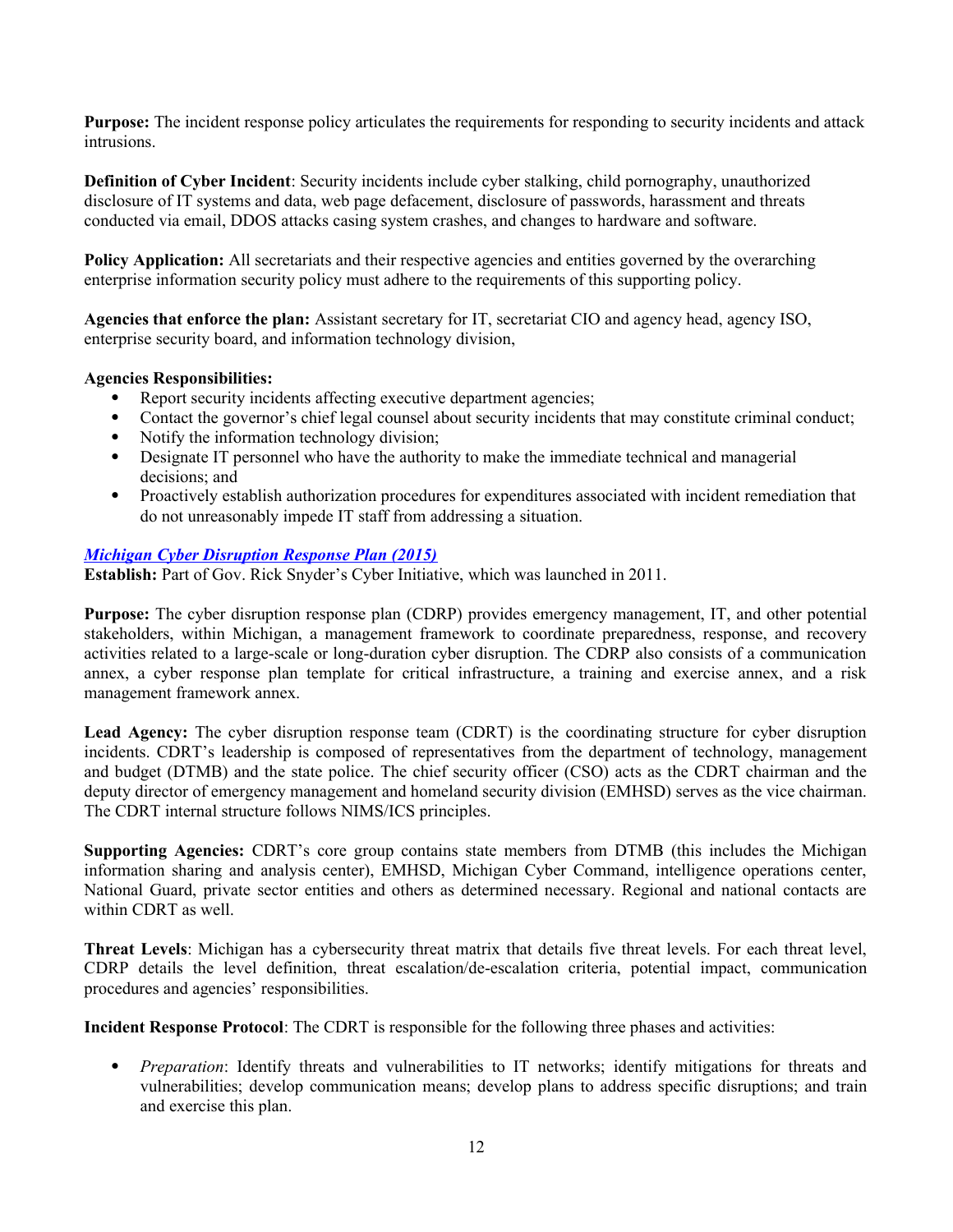- *Response*: Monitor disruption events to determine scale/scope and if event is stable or worsening; share information with and assist other CDRTs; help coordinate IT-related response activities; and assist incident/unified command staff.
- *Recovery*: Determine resources needed to restore affected systems; track restoration efforts; work with emergency management recovery leads; and conduct internal and external CDRT after-action reviews.

# *Minnesota Enterprise Security Incident Management Guide 2013*

#### *[Mississippi Cyber Incident Annex \(2012\)](http://www.msema.org/wp-content/uploads/2012/07/CyberIncidentAnnex.pdf)*

**Established:** Created as an annex to the emergency management plan.

Purpose: The cyber incident annex outlines policies, organizations, actions and responsibilities for a coordinated, multidisciplinary, broad-based approach to prepare for, respond to and recover from cyber-related incidents impacting critical Mississippi processes and economy.

**Lead Agency and Responsibilities:** The information technology systems (ITS) provides indications/warnings of potential cyber incidents; engages in information sharing; analyzes cyber vulnerabilities; provides technical assistance; assists in criminal investigations; attributes the source of cyberattacks; and leads state recovery efforts.

**Supporting Agencies**: The department of homeland security; emergency management agency; department of public safety; and other agencies as deemed appropriate will provide supporting functions.

# *[Montana Information Security Advisory Council Best Practices Working Group-Large Cyber Incident](http://sitsd.mt.gov/Portals/77/docs/MT-ISAC/2016/2016%2006%2016/03%20Large%20Cyber%20Incident%20Handling.pdf?ver=2016-06-08-163200-553)  [Handling \(2016\)](http://sitsd.mt.gov/Portals/77/docs/MT-ISAC/2016/2016%2006%2016/03%20Large%20Cyber%20Incident%20Handling.pdf?ver=2016-06-08-163200-553)*

**Established**: A document created by the council's best practices working group in 2016.

**Purpose:** The document provides technical best practices on dealing with a high or critical cyber incident.

# **Incident Response Protocol:**

*Preparation*

- Each agency must develop and document an information systems incident response team (ISIRT) and be prepared to handle incidents; and
- Agencies will use those tram's templates provided as a model in developing an incident handling plan within their organization.

*Detection & Analysis Phase*

- Actions performed on the information system should cease;
- Activate ISIRT once incident is confirmed to be real;
- Review of SIEM data, packet captures (PCAP), automated detection logs, 3rd party information, IDS/IPS logs, etc. should be performed verifying validity and scope of the incident; and
- The IC will continue documenting important events, with timestamps, as they unfold until a delegated authority is assigned to take over this duty.

# *Containment Phase*

Plan details several actions to take depending on the breach and the systems that are breached.

*Eradication Phase:*

- After containment, eradication should be performed to eliminate components of the incident. Identifying all affected hosts within the organization is critical so they can be remediated;
- Actions such as deleting malware, disabling breached user accounts, identifying and mitigating vulnerabilities, or complete rebuild of the information systems should be performed if approved by management; and

 Deactivation of the organizations ISIRT can be performed at this time and conduct AAR. *Recovery Phase*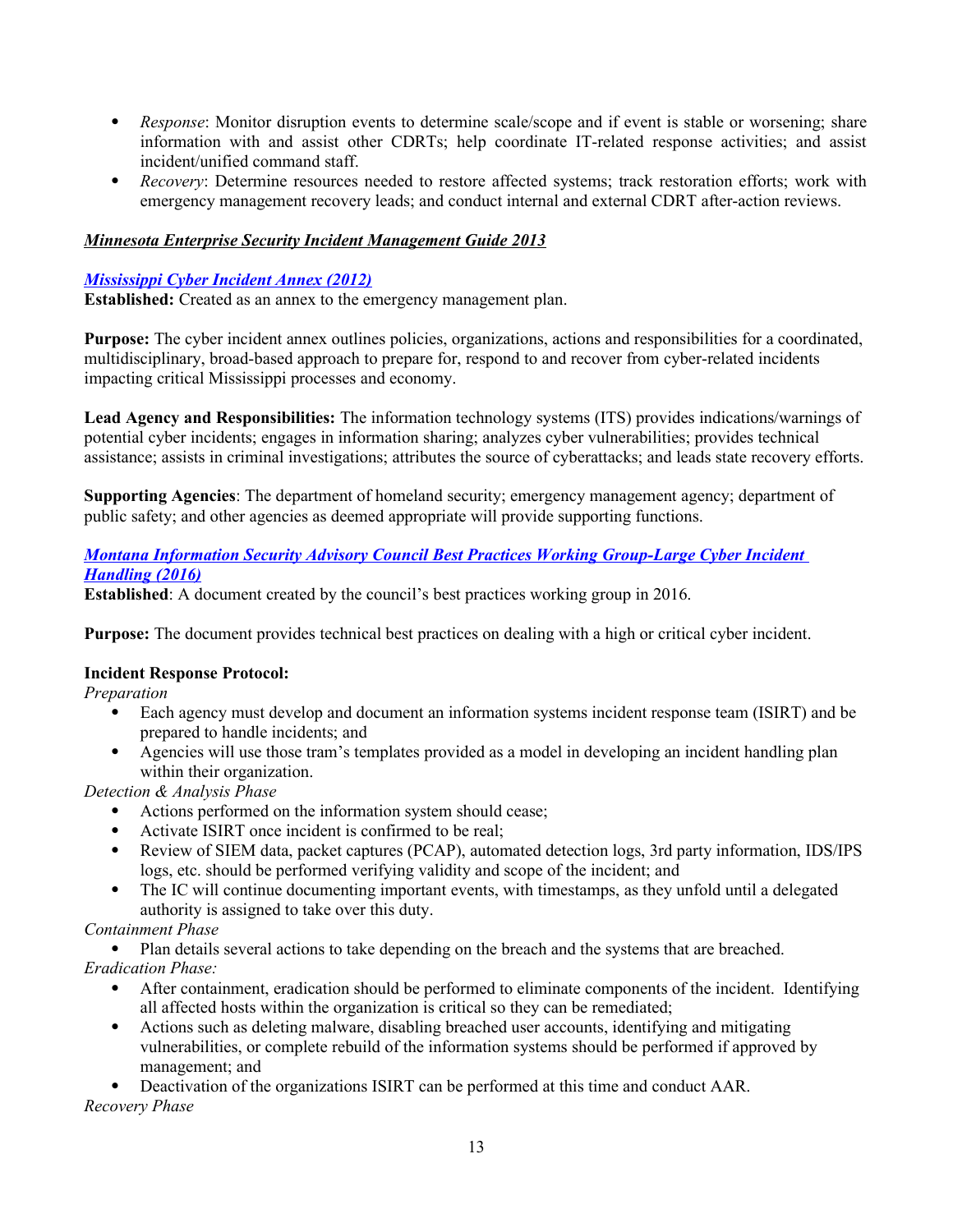- Start restoring from clean backups, rebuilding systems, installing patches, changing passwords, and tightening network security;
- Higher level of system logging and/or network monitoring should be considered on all systems within an organization due to the increased chance of system(s) being attacked again; and
- Confirmation systems are functioning normally and vulnerabilities are remediated should be performed to prevent similar incidents.

*Post-Incident Activity*

- Documentation created during the incident should be used to prepare a post incident report. This report should include items such as cause, plan of actions and milestones (POA&M) or gap analysis, lessons learned, cost, need for evidence retention, recommendations for immediate action, and long term goals to prevent another similar incident; and
- Information sharing to the security threat group.

### *New Hampshire Catastrophic Cyber Disruption Plan (Not Publicly Available)*

### *[New York Cyber Incident Response \(2015\)](https://www.its.ny.gov/document/cyber-incident-response-standard)*

**Established:** Created as an independent standard by the New York State Information Technology Standard (ITS).

**Purpose:** The incident response outlines the general steps for responding to computer security incidents. In addition to providing a standardized process flow, it (1) identifies the New York State (NYS) incident response (IR) stakeholders and establishes their roles and responsibilities; (2) describes incident triggering sources, incident types, and incident severity levels; and (3) includes requirements for annual testing, post-incident lessons-learned activities, and collection of IR metrics for use in gauging IR effectiveness.

**Lead Agency and Responsibilities:** The state CISO, who leads the enterprise information security office (EISO), provides overall coordination of the incident response.

**Supporting Agencies and Responsibilities:** The EISO cyber incident response team (CIRT) responds to incidents by providing hands on technical incident response and recommend steps for agencies to remediate and mitigate attacks. The EISO cybersecurity operations center serves as a central group for collaboration and information sharing with other entities that may be experiencing the same or similar incidents, to help resolve the problem more quickly than if done separately. All state agencies must have predefined teams at the ready which include, at minimum, executive management, legal and the public information officer. The state's fusion center, state police, internet service providers and other private security industries may play a role as well.

**Incident Categories/Severity Matrix:** Adopted six US-CERT incident categories that include: exercise/network defense testing, unauthorized access, denial of service, malicious code, improper usage, scans/probes/attempted access, and investigation. Additionally, they have adopted a three-level, severity matrix that defines what is considered a high, medium, or low incident.

**Incident Response Protocol:** The plan has six steps: preparation, identification, containment, eradication, recovery and lessons learned.

*Preparation*: Activities include stablishing incident response (IR) teams; updating IR tools, policies/procedures, and forms/checklists; and ensuring IR communication procedures and IR stakeholder contact lists are accurate and up-to-date.

*Identification*: Involves review of anomalies to determine whether or not an incident has occurred, and, if one has occurred, determining the nature of the incident. Agencies must follow incident categories and severity matrix.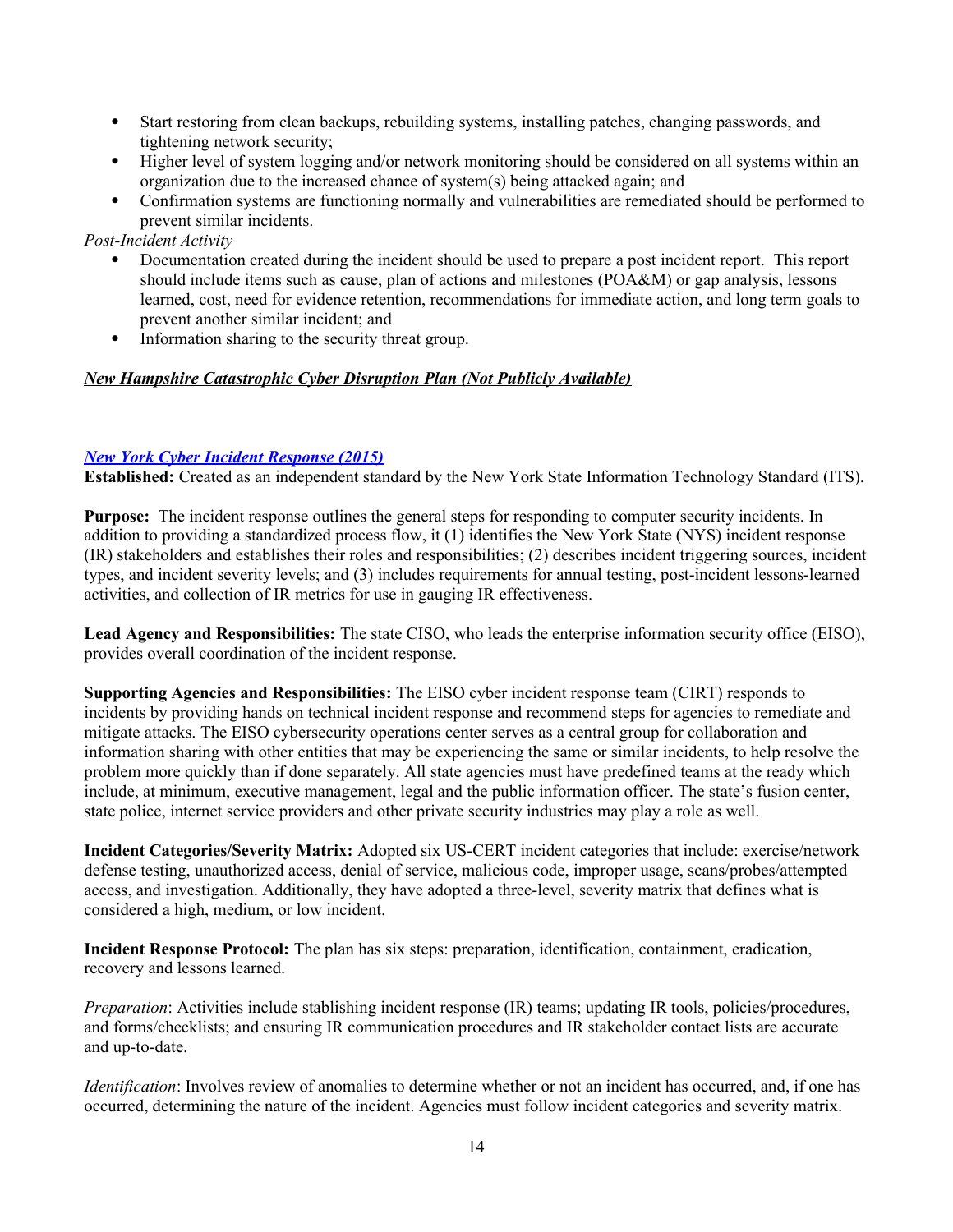*Containment:* Information is collected to determine how the attack took place. All affected systems within the enterprise should be identified so that containment (and eradication and recovery) is effective and complete.

*Eradication:* Removing elements of the threat from the enterprise network. Specific eradication measures depend on the type of incident, number of systems involved and the types of operating systems and applications involved.

*Recovery:* Remediate any vulnerabilities contributing to the incident (and thus prevent future incidents) and recover by restoring operations to normal. Typical recovery activities include rebuilding systems from trusted images/gold standards, restoring systems from clean backups and replacing compromised files with clean versions.

 *Lessons Learned*: A record of steps taken to respond to an attack; investigative results into determining the root cause of the attack; and potential improvements to make, such as IR stakeholder training and certifications, process and procedural updates and technical modifications.

### *North Carolina Significant Cybersecurity Incident (2015) (Not Publicly Available)*

*[North Carolina Cyber Security Incident Response in the Statewide Information Security Manual \(2016\)](https://ncit.s3.amazonaws.com/s3fs-public/documents/files/SISM-2-2016.pdf)* **Established:** A chapter in the state's statewide information security manual and details several policies for different types of scenarios.

**Purpose:** The manual details specific policies for several scenarios, which include:

- Defending against cyber attacks;
- Defending against internal threats;
- Safeguarding against malicious denial of service attacks;
- Defending against hackers, stealth- and techno-vandalism; and
- Defending against malware attacks.

**Plan composition:** The plan is comprised of the following sections:

- Combating cyber crime and policies for the different crimes; and
- Reporting information security incidents

#### **Threat Levels:**

- *Low/Green*: Isolated instances of viruses and small number of system probes detected
- *Guarded/Blue*: External penetration or DDOS attempted with no impact;
- *Elevated/Orange*: significant level of network probes; widespread instances of a known computer virus; isolated instances of a new computer virus;
- *High/Yellow:* Penetration or DDOS detected with limited impact on NC state network operations; widespread instances of a new computer virus that cannot be handled by anti-virus software; small risk of negative financial or public relations impact*; and*
- *Severe*/*Red:* Successful penetration or DDOS detected with significant impact; significant risk of negative financial or public relations impact.

#### *[Oregon Cyber Incident Annex](http://www.oregon.gov/OMD/OEM/plans_train/docs/eop/eop_ia_10_cyber.pdf)*

**Established:** Created as an annex to the emergency management plan.

**Purpose:** The incident annex facilitates effective and coordinated state and local government response and recovery activities to cyber incidents; outlines policies, organizations, actions and responsibilities for a coordinated, multidisciplinary, broad-based approach to prepare for, respond to and recover from cyber-related incidents.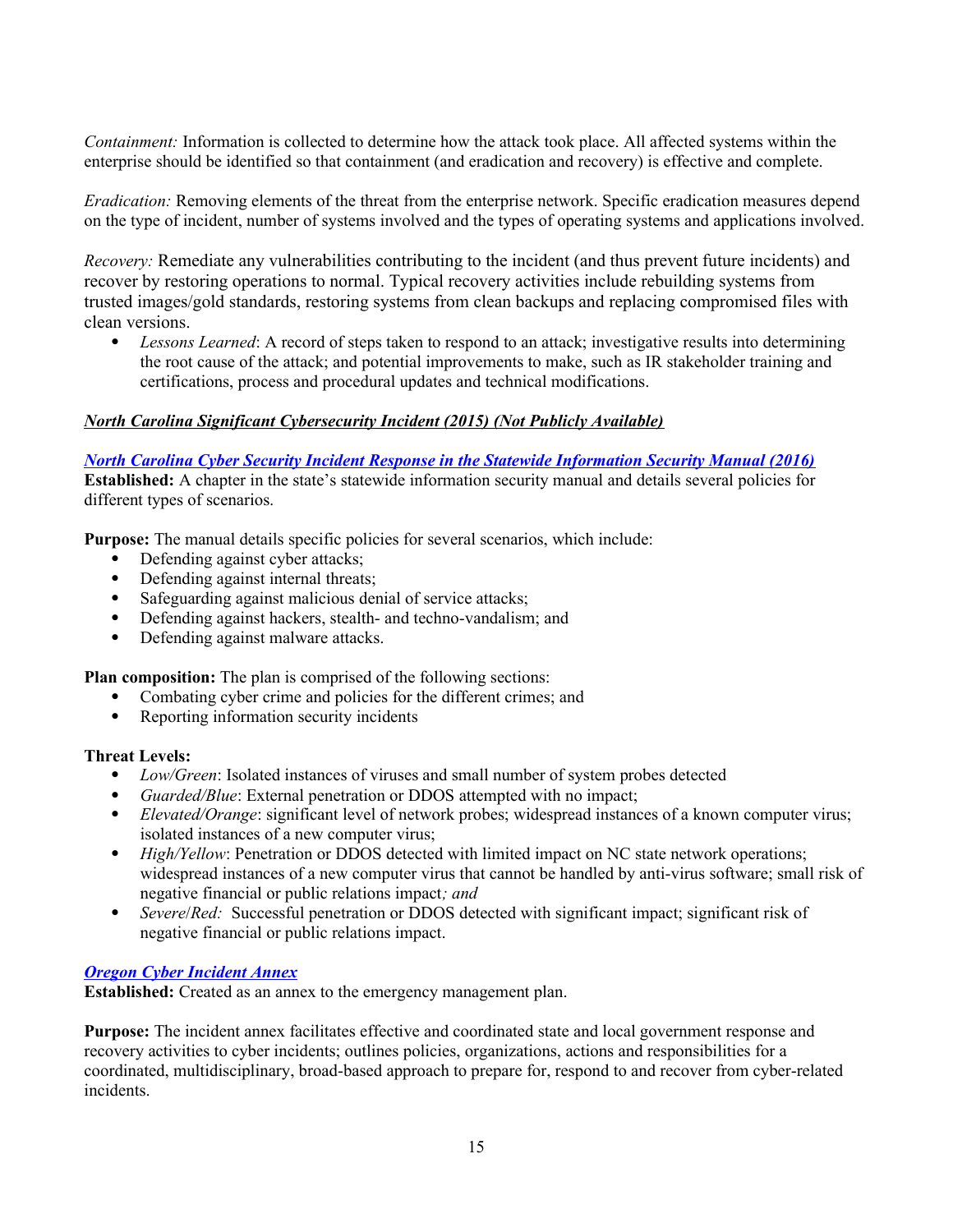**Lead Agency and Responsibilities:** The department of administrative services (DAS)/enterprise security office coordinates a cyber response through a unified command structure based on NIMS. DAS also conducts situational and periodic readiness assessments, plans for short/long term incident management recovery operations; and analyzes cyber vulnerabilities.

**Supporting Agencies' Responsibilities:** DAS, military department, other impacted state agencies, law enforcement and technology resources from the private and public sector. Specifically, they are responsible for participating in planning for incident management and recovery operations; conducting situational assessments; and maintaining trained personnel to respond to an emergency response. The annex does mention the state's fusion center, but does not detail its responsibilities.

**Threat/Activation Levels:** The annex has three activation levels: standby, limited and full. Limited refers to an escalated localized emergency or when a city fails to act. Full activation occurs if the governor declares a state of emergency; when there is a known terrorist threat or attack occurs; or an alert from a nuclear plant. Procedures in this annex also become activated when determined necessary by DAS, the office of emergency management and the governor.

**Incident Response Protocol**: Once a cyber incident occurs, DAS establishes facts and assumptions; recommends the threat level; provides recommendations to impacted agencies; assesses the ongoing impacts of the incident; identifies requirements for consequence management; and prioritizes actions for the restoration of computer and network services.

#### *[Oregon Incident Response Plan](http://www.oregon.gov/das/OSCIO/Documents/InformationSecurityIncidentResponsePlan.pdf)*

**Established:** Enterprise security office created the incident response plan in 2015. Adopts NIMS and the ICS methodology and was created in coordination with Office of Emergency Management.

Purpose: The incident response plan describes how resources are to be brought together to respond to an information security incident, and to facilitate quick and efficient responses to incidents.

**Definition of Incident:** A single or a series of unwanted or unexpected information security events that result in harm, or pose a significant threat of harm to information assets and require non-routine preventative or corrective action.

**Primary Role "Incident Commander":** The commander has overall responsibility for managing the incident by establishing objectives, planning strategies, and implementing tactics. The governor may be the commander for incidents level 3 or 4, while the CIO is the commander for levels 2, 3 or 4.

**Supporting Agencies:** DAS director, CISO, enterprise security office, enterprise technology services, office of emergency management, legal counsel and public information office

#### *Creates a Security Incident Response Team*

#### **Threat Levels (Actions not detailed in this memo):**

- *Event Triage:* Agency must determine whether the event is an incident that requires non-routine incident response activities;
- *Minor*: theft of a laptop, malware infection requiring non-routine mitigation activity;
- *Medium:* incidents having "hard cost" impacts, malware outbreaks that impact multiple workstations;
- *Major:* major business impacts; and
- *Critical:* highest level of impact to state systems or government, DOS attacks against major infrastructure, terrorist activity.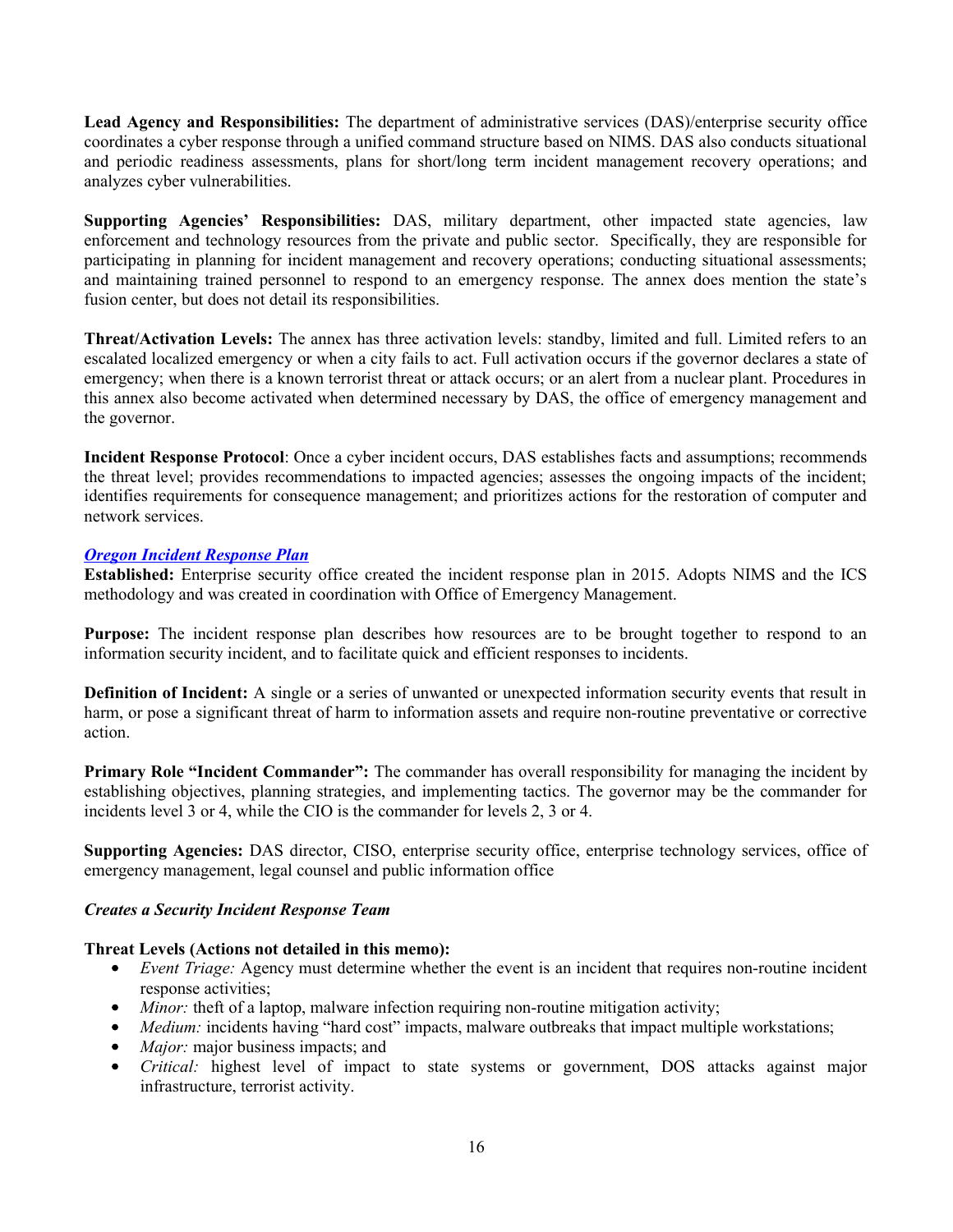*Escalation of the incidents occurs through triggers that include: publicity, scope change, responsibility change, resource constraints, political sensitivity or perceived or actual mismanagement.* 

### *Have a communications protocol*

#### **Incident Response Protocol:**

- *Preparation*
- *Detection and Analysis:*
	- o The ESO will assist agencies and other stakeholders in the process of incident identification and analysis if requested
- *Containment*
- *Eradication and Recovery*
- *Post-Incident Activity*

# *[Pennsylvania IT Security Incident Reporting Policy \(2012\)](http://www.oa.pa.gov/Policies/Documents/itp_sec024.pdf)*

**Established:** Created as an information technology policy in 2012.

**Purpose:** The security incident reporting and escalation policy enables the enterprise to respond effectively to security incidents, by clearly detailing the roles and responsibilities of all the parties involved. It provides a precise path for reporting, escalating, auditing and remediating security incidents.

**Definition of Security Incident:** Any occurrence involving the unauthorized or accidental modification, destruction, disclosure, loss, damage, misuse, or access to information technology resources such as systems, files, and databases.

|             | Critical/High              | Medium             | Low                 | Unknown     |
|-------------|----------------------------|--------------------|---------------------|-------------|
| Description | -Agency has found an       | -Agency found      | -Resources          | -Agency has |
| /Criteria   | active attack on an agency | that the resources | involved are in     | not         |
|             | system.                    | involved are       | the low             | determined  |
|             | -Agency has found that     | medium.            | category.           | all of the  |
|             | other organizations'       | -Data involved is  | -Data involved      | resources   |
|             | systems are affected.      | for internal use   | is classified.      | involved.   |
|             | -Agency has found that the | only.              | -Agency has         | -Scope of   |
|             | resources involved are in  | -Incident has an   | contained or        | the data    |
|             | the critical categories.   | impact of a        | resolved the        | involved is |
|             | -Agency has determined     | financial loss,    | incident.           | unknown.    |
|             | that the data involved is  | loss of data,      |                     | -Agency has |
|             | restricted.                | violation of       |                     | yet to      |
|             |                            | regulation,        |                     | contain or  |
|             |                            | damage to the      |                     | resolve the |
|             |                            | integrity of       |                     | incident.   |
|             |                            | critical goods.    |                     |             |
|             |                            | -Agency has        |                     |             |
|             |                            | been unable to     |                     |             |
|             |                            | resolve the        |                     |             |
|             |                            | incident.          |                     |             |
| Reporting   | -Agency ISO is required to | -Agency ISO is     | -Agency ISO is      | -Agency     |
| Requireme   | notify the PA-CSIRT within | required to notify | required to         | ISO is      |
| nt          | 30 minutes of detection    | the PA-CSIRT       | notify the PA-      | required to |
|             |                            | within 30          | <b>CSIRT</b> within | notify the  |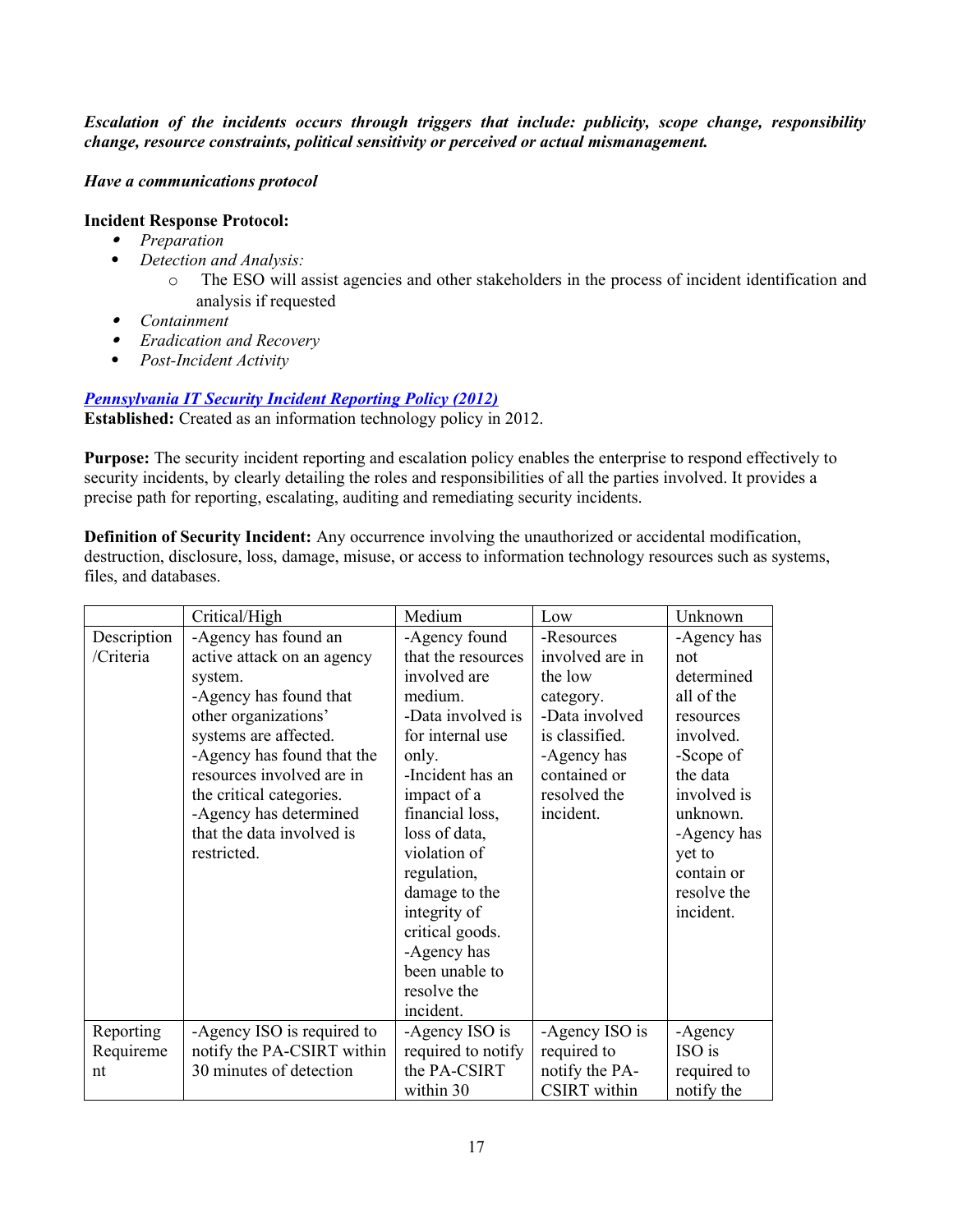|           |                             | minutes of<br>detection | 30 minutes of<br>detection | PA-CSIRT<br>within 30 |
|-----------|-----------------------------|-------------------------|----------------------------|-----------------------|
|           |                             |                         |                            | minutes of            |
|           |                             |                         |                            | detection             |
| Incident  | -Agency ISO must fill out   | -Agency ISO             | -Agency ISO                | -Agency               |
| Reporting | the Incident Reporting Form | must fill out the       | must fill out the          | ISO must              |
| Forms     |                             | Incident                | Incident                   | fill out the          |
|           |                             | Reporting Form          | Reporting Form             | Incident              |
|           |                             |                         |                            | Reporting             |
|           |                             |                         |                            | Form                  |

# *[South Carolina Information Security Incident Response](http://www.admin.sc.gov/technology/information-security/incident-response)*

**Established:** Created by the department of administration as a standards and procedures document.

**Purpose:** The information security incident response provides standards and guidance for information security incident response to all state agencies.

**Lead Agency:** The security operations center (SOC) at the South Carolina Information Sharing and Analysis Center (SC-ISAC) will provide response measures recommendations.

**Threat Levels**: There are five threat levels with corresponding responses:

- *Tier-5:* Malicious code or software was detected on the machine, but was not fully compromised and no risk of sensitive information loss;
- *Tier*-4: affected machine is fully compromised; meaning that a malicious user has obtained unauthorized administrative control over the machine but there is no immediate risk of sensitive information loss;
- *Tier-3:* machine is fully compromised and there is a possibility that sensitive information could have been accessed or lost;
- *Tier-*2: affected machine is fully compromised and network traffic suggests that information has been lost; and
- *Tier-*1: a very serious incident of a criminal nature, usually brought to the attention of SOC through law enforcement agencies.

**Incident Response Protocol:** Protocol is based on a five tier response system that defines the threat/incident and recommended response:

- *Tier-5:* Agency IT personnel will use tools to attempt to clean the machine, place the machine back in service, and document the updated IP address;
- *Tier*-4: Agency IT personnel will wipe the hard drive and re-image in accordance with agency incident response procedures. Agency IT should not attempt to clean the machine. Any passwords used on this machine must be changed;
- *Tier*-3: Agency IT personnel will locate the affected machine, interrupt the user and determine if there is any access to sensitive information from the affected system;
- *Tier*-2: Agency IT personnel will locate the affected machine and interrupt the user; Agency security officer or designee will bring the hard drive and chain of custody form to SC-ISAC for analysis when requested or seek forensic analysis services from local law enforcement; and
- *Tier*-1: All response procedures will be handled by the appropriate law enforcement agency with SOC assistance.

#### *[Texas Cyber Hazard Annex Emergency Management \(2013\)](https://www.txdps.state.tx.us/dem/documents/planState/annexCyberHazard.pdf)*

**Established:** Created as a hazard annex to supplement the emergency management plan.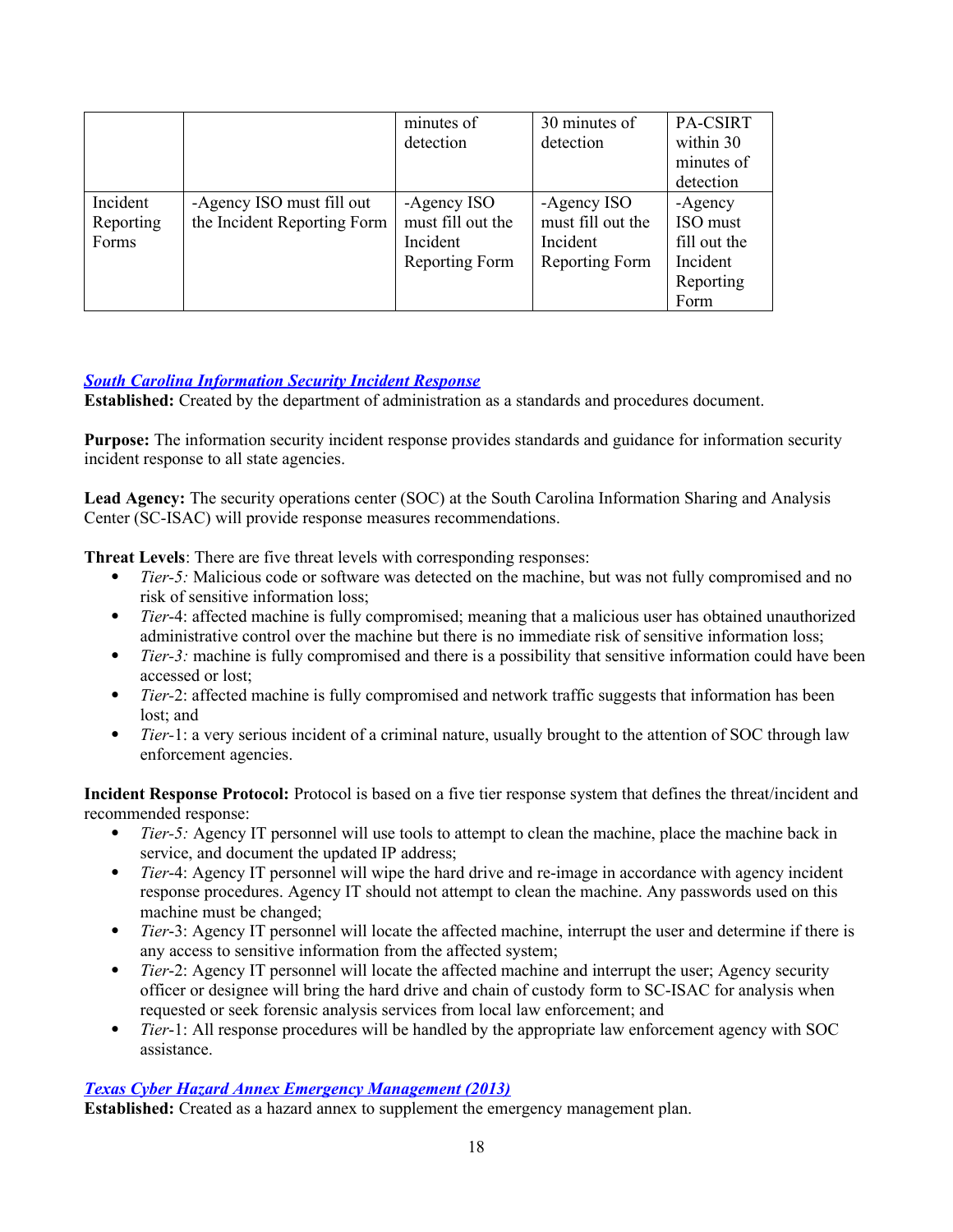**Purpose:** The cyber hazard annex emergency management defines the organization, operational concepts, responsibilities and procedures to accomplish a coordinated response to threats and incidents involving the information technology (IT) systems and assets of state and local government that have or may have widespread impacts on the state's critical infrastructure, or threaten public safety and well-being.

**Lead Agency and Responsibilities:** The executive director of the department of information resources (DIR) provides guidance and direction to the state chief information security officer. The DIR provides indications and warnings of potential threats; leads investigative efforts; analyzes cyber vulnerabilities; attributes the source of cyberattacks; defends against attacks; leads state-level recovery efforts; and completes after action reports. The DIR also created a CSIRT to improve the state's ability to prevent, detect, respond to, and recover rapidly after an incident that has a significant cyber impact.

**Supporting Agencies and Responsibilities:** The office of the attorney general (OAG), the department of public safety (DPS) and the state auditor's office play a supporting role during a cyber incident. Specifically, the OAG's computer forensics unit and cyber crimes unit provide investigative and prosecution assistance. Divisions within the DPS, such as the computer information technology and electronic crime program, the crime laboratory service and the intelligence and counterterrorism division, will assist in investigations. Other agencies and organizations that are not named are responsible for maintaining trained personnel to assist DIR; developing and maintaining an inventory of resources and contact lists; providing situational and operational situation reports; and providing additional emergency resources if needed.

**Threat Level and Responses:** Texas has four threat levels and prescribed responses based on the threat levels, which are based on NIMS:

- *Normal Conditions (no disruptions)*: The DIR reviews and updates operating procedures; trains personnel to ensure understanding of the cyber hazard annex; and updates agency resource information;
- *Increased Readiness Conditions (minor disruptions)*: The DIR reviews plans and procedures to ensure ability to meet anticipated challenges; identifies personnel/resources shortfalls; and updates contact lists;
- *Escalated Response Conditions (major disruptions to essential state services)*: The DIR determines communication requirements and provides situational and administrative reports; and
- *Emergency Conditions (governor emergency declaration)*: The DIR implements actions to accomplish mission assignments; creates situation report of mission assignments; and gathers and analyzes situation information and submit reports.

# *[Vermont Cyber Annex in EOP \(2016\)](http://demhs.vermont.gov/sites/demhs/files/pdfs/plans/state/Incident-Annex-5_Cyber-Incident.pdf)*

**Established:** Updated in 2016 as an incident annex to the EOP.

**Purpose:** The cyber annex in EOP creates an emergency action plan in response to a significant intrusion into the state or private sector cyber environments.

**Lead Agencies:** Department of information and innovation and division of emergency management and homeland security (DEMHS).

**Supporting State Agencies:** Vermont state police, criminal justice services-office of technology management, national guard and attorney general's office.

**Definition of Significant Cyber Incident:** An event that is likely to cause, or is causing, harm to critical functions and services across the public and private sectors by impairing the confidentiality, integrity, or availability of electronic information, information systems, services, or networks; and/or threaten public safety, undermine public confidence, have a negative effect on the economy or diminish the security posture.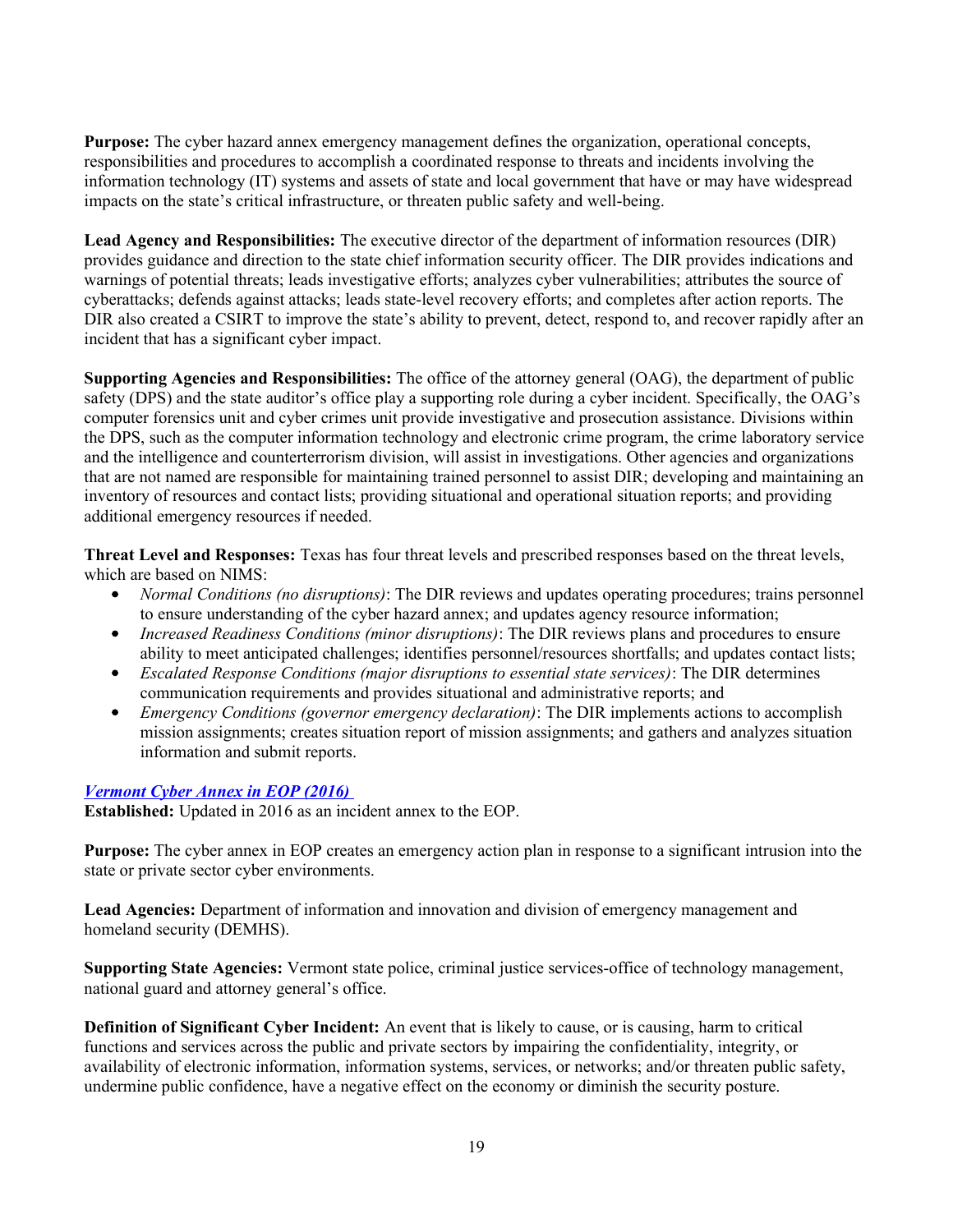# **Threat Levels:**

- *None:* No effect to the organization's ability to provide all services to all users and no information was compromised;
- *Low:* Minimal effect; the organization can still provide al critical services; sensitive PII was accessed;
- *Medium:* Organization has lost the ability to provide a critical service to a subset of system users; unclassified proprietary information, such as PCII, was accessed; and
- *High:* Organization is no longer able to provide some critical services to any users; sensitive information was changed or deleted.

# **Incident Response Protocol:**

- The Cyber response assessment board (CRAB) will coordinate the response to any significant cyber event affecting state or private sector technologies which meets thresholds of significance
	- o CRAB consists of the DEMHS, the VT intelligence center, CISO, and National Guard;
- Each department and agency involved in a significant cyber incident shall be responsible for ensuring the availability of its representative to the CRAB;
- CRAB will provide guidance to leaders in the SEOC, if activated;
- CRAB will use the escalation and notification matrix:
- Each agency is responsible for developing and maintaining its own cyber monitoring and impact assessment procedures; and
- Each agencies' roles and responsibilities are detailed on p.6 of the document.

# *[Vermont Incident Response Plan in the Department of Information and Innovation](http://dii.vermont.gov/sites/dii/files/pdfs/Incident-Response-Policy.pdf) (2010)* **Established**: Created in 2010 by the department of information and innovation.

**Purpose:** The incident response plan establishes a protocol to guide a response to a computer incident or event impacting the state's computing equipment, data or networks.

**Definition of Computer Security Incident:** An act or circumstance in which there is a deviation from the requirements of security regulations. Compromise, inadvertent disclosure, need-to-know violation and administrative deviation are examples of security incidents, including any unauthorized activity that threatens the confidentiality, integrity or availability (CIA) of state information system resources.

# **Incident Response Protocol:**

- *Incident Reporting:* All computer security incidents shall be reported to the agency IT manager or agency supervisor;
- *Escalation:* The agency IT manager needs to determine the criticality of the incident;
- *Mitigation and Containment:* Affected systems, such as those infected with malicious code or systems accessed by an intruder shall be isolated from the network until the extent of the damage can be assessed. Any discovered vulnerabilities in the network or system will be rectified by appropriate means as soon as possible;
- *Eradication and Restoration:* The extent of damage must be determined and course of action planned and communicated to the appropriate parties;
- *Information Dissemination:* The CIO and/or his/her designee shall manage the dissemination of incident information to other participants, such as law enforcement or other incident response agencies;
- *Ongoing Reporting:* AAR is written and submitted; and
- *Review:* After the initial reporting and/or notification, the IT manager, department/agency managers and CIO shall review and reassess the level of impact that the incident created.

# *Virginia Hazard-Specific Annex #8: Cyber Incident Response (Not Publicly Available)*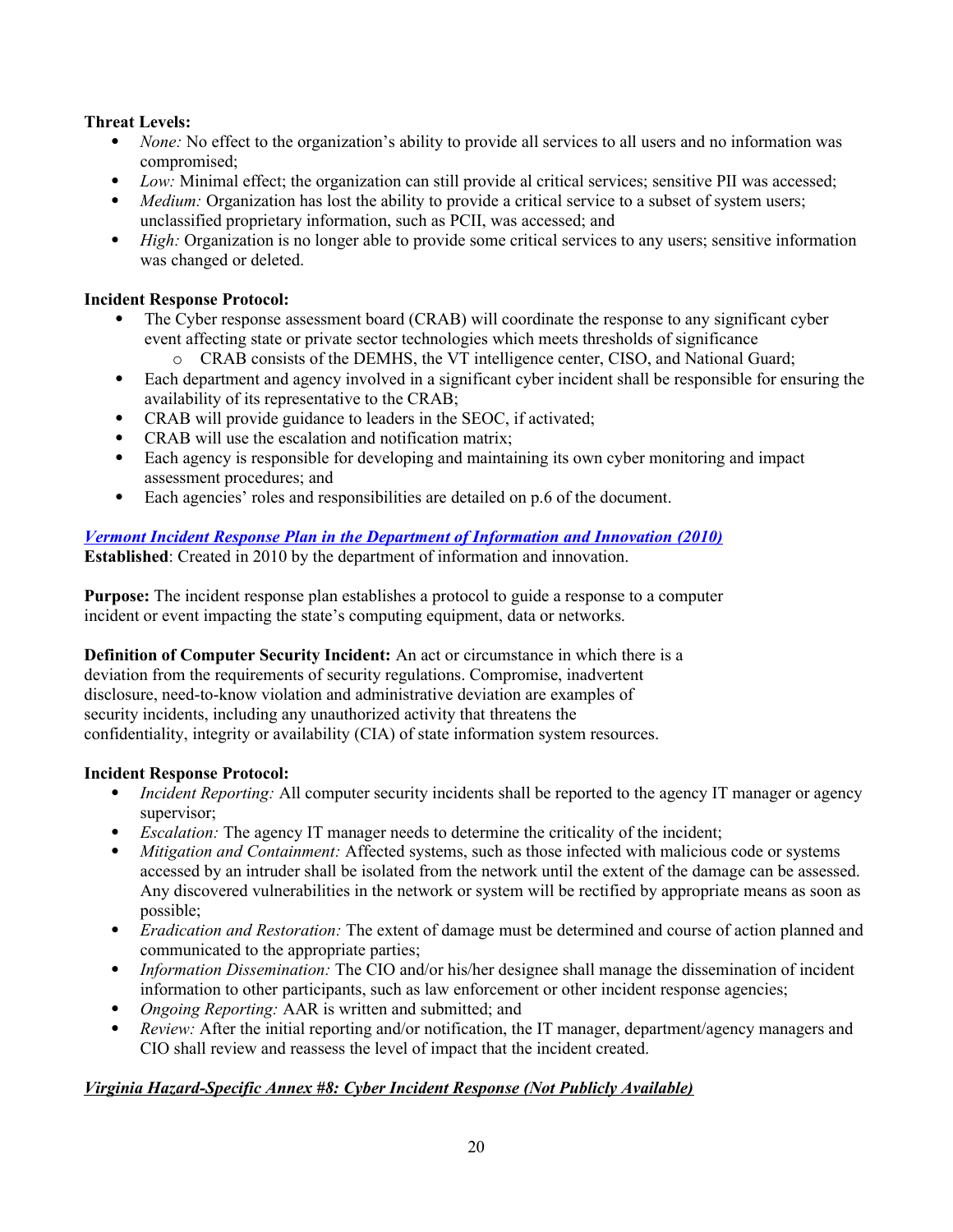# *[Washington State Security Incident Communication \(2014\)](https://ocio.wa.gov/policies/143-it-security-incident-communication)*

**Established:** An incident response plan within the Office of the Chief Information Officer.

**Purpose:** The incident communication ensures the scope and impact of IT security incidents are properly evaluated and that a coordinated, centralized approach is used to determine if, when and how to communicate notification of an incident.

**Cyber Incident Definition:** Any unplanned or suspected event that could pose a threat to the integrity, availability or confidentiality of an agency's, or the state's, data or systems.

**Lead Agency**: Chief information security officer.

### **Incident Response Protocol:**

- Agencies shall report all IT security incidents to the CISO;
- State CISO and consolidated technology services (CTS) security operations center (SOC) shall investigate to determine degree of severity and assist with mitigation
	- o Upon being notified by an agency, the CISO and/or his/her staff will promptly work with agency IT security staff and any identified external parties to determine the scope and severity of the incident
	- o CISO will provide assistance to the agency to identify the cause of the incident and determine what corrective steps should be taken to eliminate any identified vulnerabilities
	- o The CISO will:
		- Determine whether the impacts of the incident are confined to the single agency or may affect multiple agencies.
		- Work with law enforcement agencies if necessary to gather additional information and assists with their investigations.
		- Provide available tools to the agency to help analyze the current incident and prevent future occurrences;
- State CISO shall notify the state CIO (if required)
	- o After analysis of the incident, the CISO, at his/her discretion, will notify the state CIO and the assistant attorney general for the office of the chief information officer (OCIO) to provide details on the nature, scope and possible impacts of the incident and provide recommendations on what, if any, further actions should be taken.
	- o At this time the CISO, in conjunction with the Washington State Office of the attorney general, will also provide the state CIO with an informed opinion as to whether or not the severity of the incident's impact warrants public notification as required by law;
- State CIO will convene security incident communication team (SICT) (if required)
	- o Should it be determined by the CIO that public notification of an IT security incident is required by law, the CIO, at his/her discretion, will promptly convene a security incident communication team
	- o The state CIO will notify the governor's office that an incident has occurred and may require public disclosure; and
- State CIO will authorize and coordinate release of public notification with breached agency(s) (if required)
	- o Agencies will fully cooperate with the governor's office in support of disclosure of the incident, and will coordinate with the CIO on any requests from the public for information related to the incident.

#### *[Washington State Significant Cyber Incident Annex](http://mil.wa.gov/uploads/pdf/PLANS/wastatesignificantcyberincidentannex20150324.pdf) (2015)*

**Established:** Created in March 2015 as an annex to the state comprehensive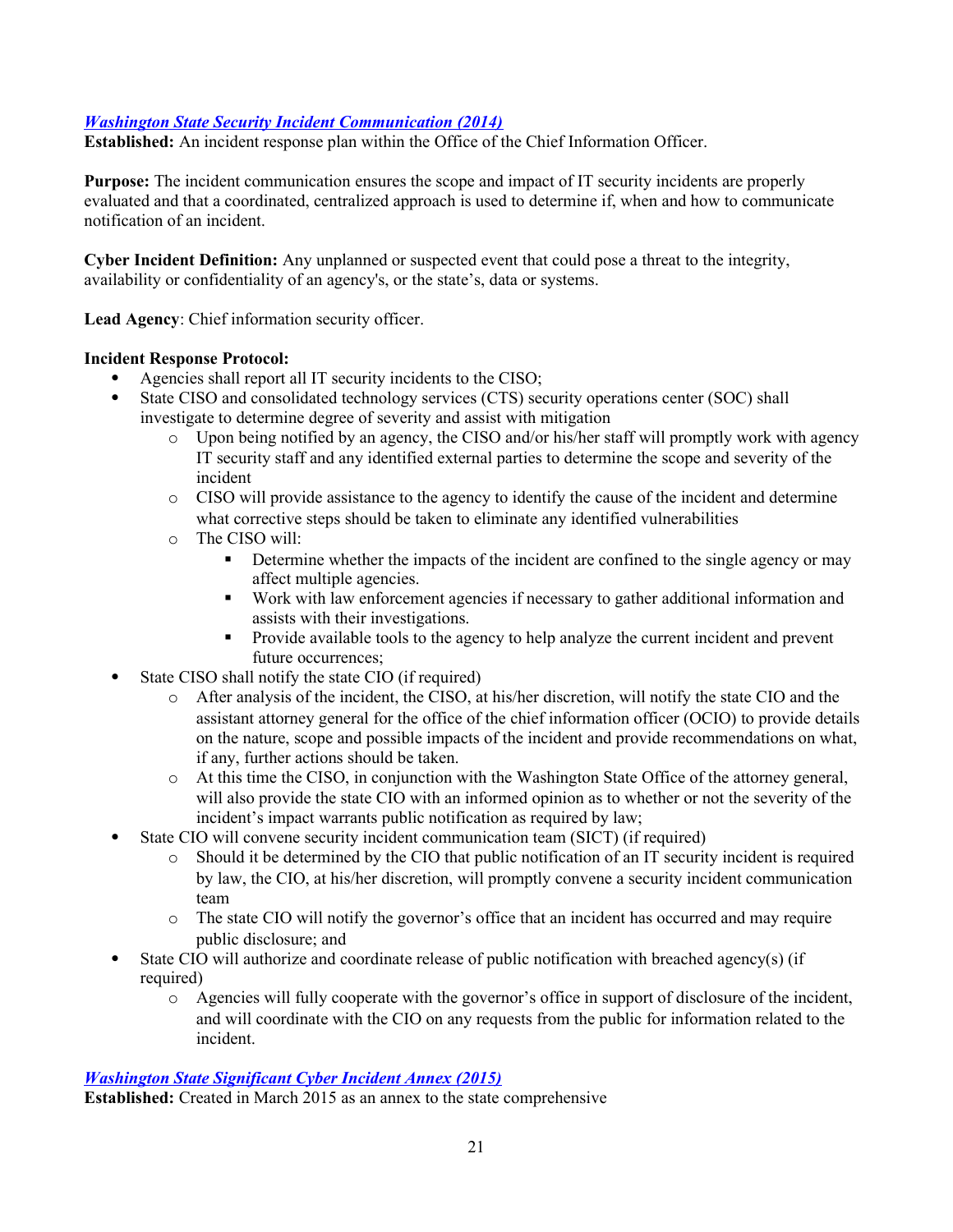emergency management plan.

**Purpose:** The cyber incident annex establishes the strategic framework to prepare for, respond to, and begin to coordinate response to and recovery from a significant cyber incident. Additionally, it operates as a strategic and operational framework for coordination and execution among state, local, tribal, territorial and federal governments; the private sector; and operators of cyber critical infrastructure partners.

**Cyber Incident Definition:** An event that is likely to cause, or is causing, harm to critical functions and services across the public and private sectors by impairing the confidentiality, integrity or availability of electronic information, information systems, services or networks; and/or threaten public safety, undermine public confidence, have a negative effect on the economy or diminish the security posture.

**Lead Agency and Responsibilities:** The state emergency operations center (SEOC), under the guidance of the cyber unified coordination group and homeland security advisor (HSA), monitors and coordinates the state's cyber response activities. This command structure and the incident response protocol are based on NIMS.

**Supporting Agencies:** The office of the chief information officer; consolidated technology services director; director of emergency management; chief information security officer; telecommunications and energy, affiliated tribes of northwest Indians; university of Washington's center for information assurance; private industry/critical infrastructure and key resources representatives from the 18 sectors; National Guard; state patrol high tech crimes unit; Washington Fusion Center; and the office of the governor.

#### **Incident Response Protocol:**

- *Pre-Incident activities*: SEOC collaborates with a wide range of departments, agencies, and organizations on a daily basis to share information and identify threats, vulnerabilities, and potential consequences;
- *Incident Response activities*: SEOC, under the guidance of the HSA, coordinates operational response activities including incident prioritization, critical resource allocation, and situational awareness for issues arising as a result of a significant cyber incident. Additionally, the SEOC ensures appropriate enterprise protection controls are deployed and provides information on the incident to partners and executive leadership; and
- *Supporting agencies' responses*: The Washington Fusion Center generates cyber alerts to notify state, regional, local, tribal, federal, and private sector partners with early warning indicators and potential actionable intelligence measures. The state patrol investigates cybercrimes committed on state property, against state agencies, and against state assets.

# *[West Virginia Cyber Incident Response Annex to EOP \(2016\)](http://www.dhsem.wv.gov/Resources/Documents/WV%20EOP%202016/IS%2003%20-%20Cyber%20FINAL%201-6-16.pdf)*

**Established:** Cyber incident response for EOP.

**Purpose:** The incident response annex discusses policies, organizational structure, actions and responsibilities for a coordinated, multidisciplinary, broad-based approach to prepare for, respond to and recover from cyber-related incidents impacting critical state processes and infrastructure.

**Coordinating Agency:** Division of homeland security and emergency management is responsible for the development and maintenance of this annex. This should occur at minimum once every two years.

**Primary Supporting Agencies:** Office of technology and the intelligence fusion center. (Responsibilities on p. 6).

**Support Agencies and Organization:** Department of military affairs and public safety.

**Incident Response Protocol:**